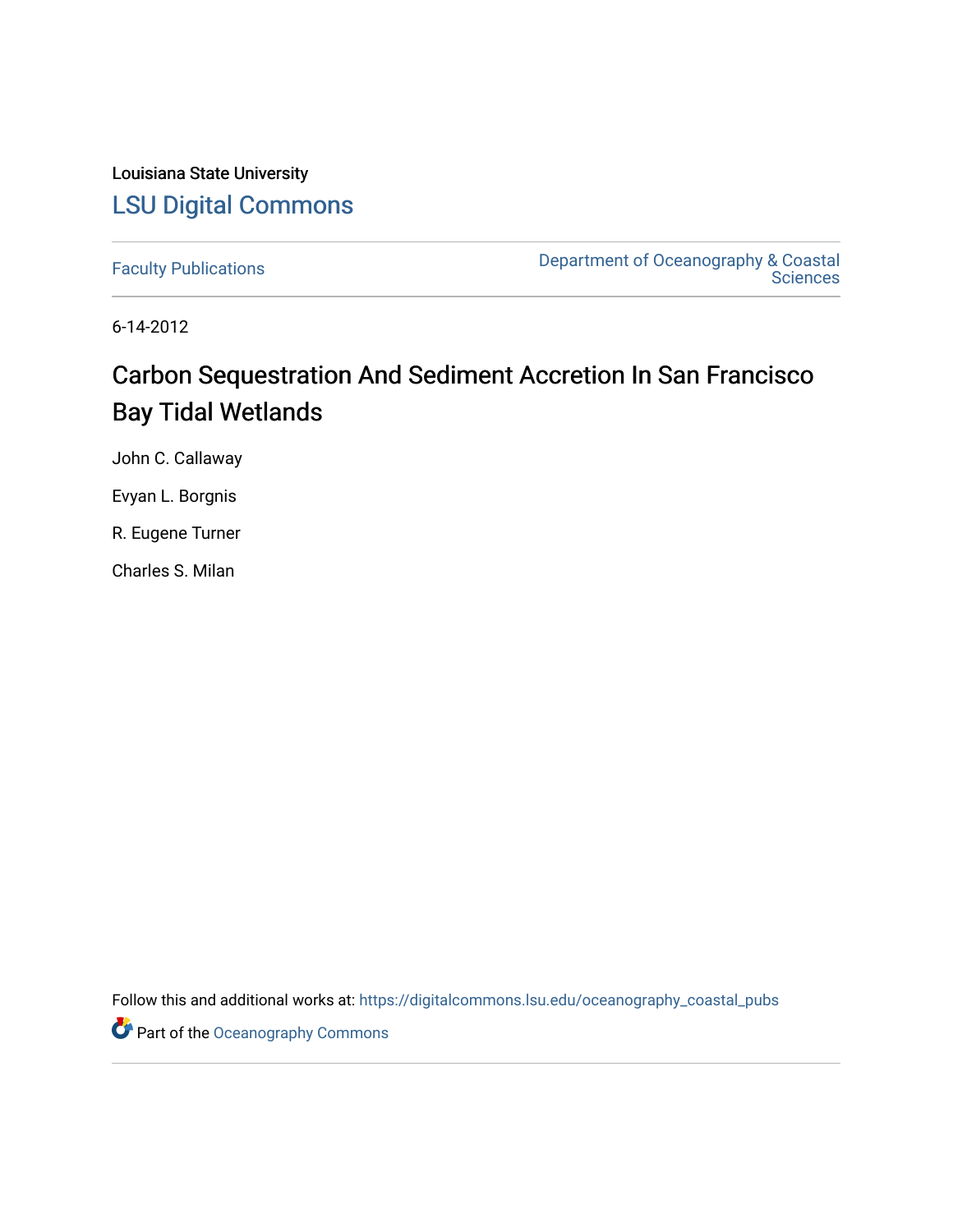## Carbon Sequestration and Sediment Accretion in San Francisco Bay Tidal Wetlands

John C. Callaway · Evyan L. Borgnis · R. Eugene Turner · Charles S. Milan

Received: 30 August 2011 /Revised: 4 February 2012 /Accepted: 17 April 2012 / Published online: 14 June 2012  $\odot$  Coastal and Estuarine Research Federation 2012

Abstract Tidal wetlands play an important role with respect to climate change because of both their sensitivity to sea-level rise and their ability to sequester carbon dioxide from the atmosphere. Policy-based interest in carbon sequestration has increased recently, and wetland restoration projects have potential for carbon credits through soil carbon sequestration. We measured sediment accretion, mineral and organic matter accumulation, and carbon sequestration rates using 137Cs and 210Pb downcore distributions at six natural tidal wetlands in the San Francisco Bay Estuary. The accretion rates were, in general,  $0.2-0.5$  cm year<sup>-1</sup>, indicating that local wetlands are keeping pace with recent rates of sea-level rise. Mineral accumulation rates were higher in salt marshes and at low-marsh stations within individual sites. The average carbon sequestration rate based on  $^{210}Pb$  dating was 79 g C m<sup>-2</sup> year<sup>-1</sup>, with slightly higher rates based on <sup>137</sup>Cs dating. There was little difference in the sequestration rates among sites or across stations within sites, indicating that a single carbon sequestration rate could be used for crediting tidal wetland restoration projects within the Estuary.

Keywords Brackish marsh . Carbon offsets . Climate change . Mineral matter accumulation . Organic matter

J. C. Callaway  $(\boxtimes) \cdot$  E. L. Borgnis Department of Environmental Science, University of San Francisco, 2130 Fulton St, San Francisco, CA 94117, USA e-mail: callaway@usfca.edu

R. E. Turner : C. S. Milan Department of Oceanography and Coastal Sciences, Louisiana State University, Baton Rouge, LA 70803, USA

accumulation . Salt marsh . San Francisco Bay Estuary . Sealevel rise . Sedimentation

#### Introduction

Climate change directly affects tidal wetlands, primarily through changes in the rate of sea-level rise (SLR; Michener et al. [1997](#page-19-0); Morris et al. [2002](#page-19-0)), and most, but not all, tidal wetlands have accumulated enough sediment to keep pace with recent rates of SLR of 1-3 mm year<sup>-1</sup> (e.g., see summaries in Stevenson et al. [1986;](#page-19-0) Allen [2000;](#page-18-0) Callaway [2001](#page-18-0); Friedrichs and Perry [2001\)](#page-18-0). However, if the sea level rises 1 m or more by 2100, as has been predicted by some (Rahmstorf [2007;](#page-19-0) Vermeer and Rahmstorf [2009\)](#page-19-0), then the ability of tidal wetlands to survive is uncertain (Kirwan et al. [2010](#page-19-0)). Furthermore, there is potential for substantial variation in sediment dynamics across the range of tidal wetland types and within individual wetlands as the sediment load changes with land use or freshwater discharge and as wetland plant communities shape these dynamics. The end of the Mississippi River delta, for example, has grown and shrunk over the last 200 years as sediment supply changed with land clearing and as dams were built (Tweel and Turner [2012](#page-19-0)).

Tidal wetlands play a role in buffering climate change by sequestering carbon (Chmura et al. [2003;](#page-18-0) Bridgham et al. [2006](#page-18-0)), and they are particularly effective at doing this because of their high primary productivity, ongoing sediment deposition, and relatively low decomposition rates (Connor et al. [2001;](#page-18-0) Hussein et al. [2004](#page-18-0)). The few studies evaluating how carbon sequestration rates vary across or within particular wetland complexes describe a wide range of rates (Craft [2007](#page-18-0); McLeod et al. [2011](#page-19-0)), with many factors potentially affecting net carbon sequestration, including local plant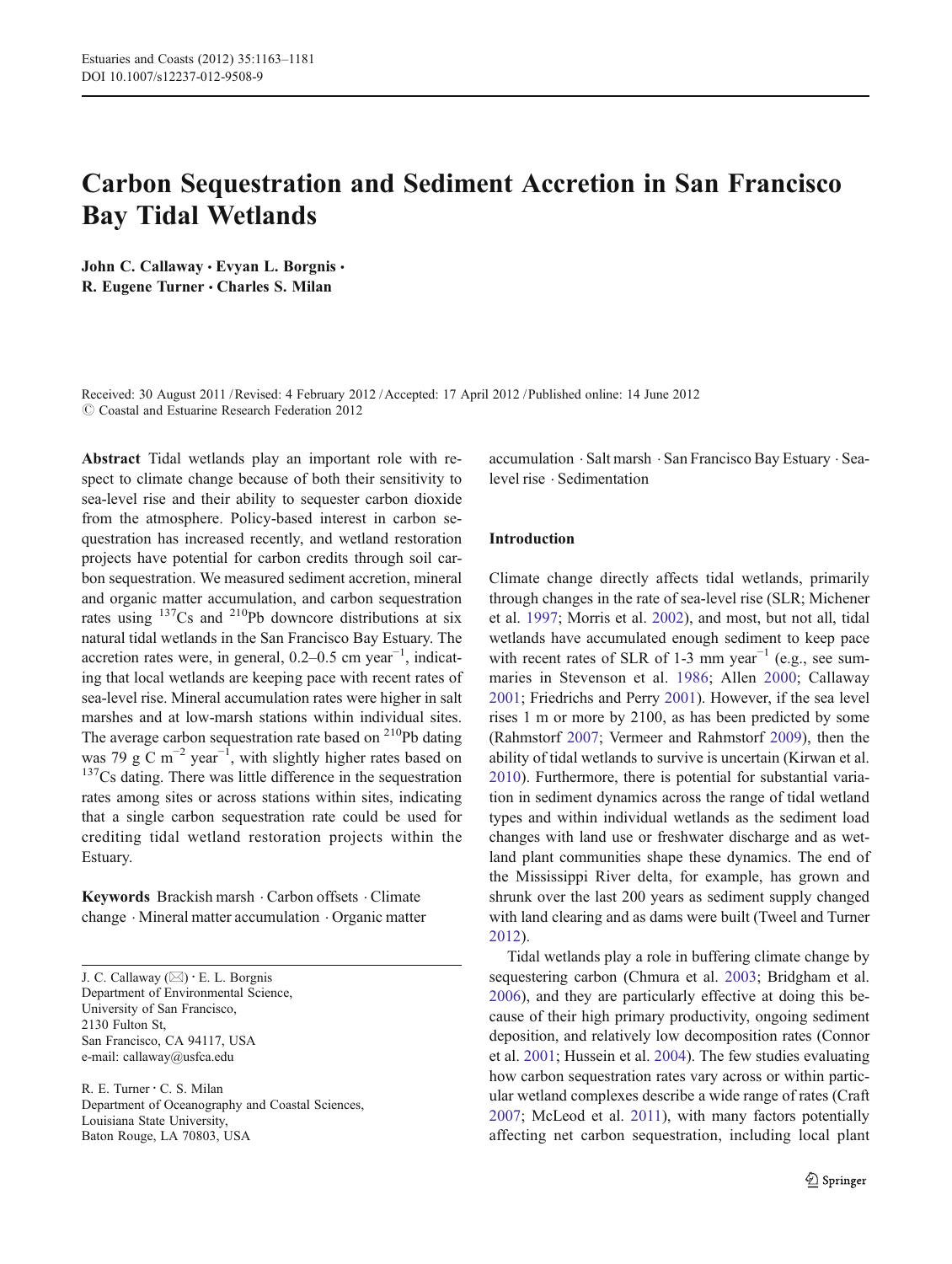species composition and productivity, decomposition rates, allochthonous sediment imports, salinity, tidal range, and human activities. In particular, a number of studies have found higher rates of carbon sequestration in tidal wetlands with lower salinity (e.g., Craft [2007](#page-18-0)).

Policy-based interest in carbon sequestration has increased significantly as federal and state governments, as well as international agencies, consider the possibility of incorporating carbon credits for tidal wetland restoration into their plans to develop both voluntary and regulatory carbon markets intended to reduce  $CO<sub>2</sub>$  emissions (Freedman et al. [2009;](#page-18-0) Hansen [2009;](#page-18-0) Laffoley and Grimsditch [2009](#page-19-0); Crooks et al. [2010](#page-18-0)). Carbon credits would be applied to tidal wetland restoration efforts, as well as to other wetland conservation activities, in order to sequester carbon that would otherwise enter the atmosphere (Emmett-Mattox et al. [2011\)](#page-18-0). These credits likely would be based on carbon removed over approximately 100 years, but not for carbon that could decompose and return  $CO<sub>2</sub>$  to the atmosphere over shorter time periods (Crooks et al. [2010](#page-18-0)). This combined focus on restored wetlands and long-term carbon storage has created a conundrum because there are few, if any, restoration sites of sufficient age to estimate long-term carbon storage. Given this problem, measuring the amount of carbon stored in natural wetlands has been identified as a potential surrogate to establish baseline values for predicting carbon sequestration rates in restored sites. This approach assumes that restored and natural sites will behave in a similar manner over a timescale of centuries.

Tidal freshwater wetlands may have high rates of carbon burial (Craft [2007;](#page-18-0) Neubauer [2008\)](#page-19-0), but they also can emit substantial amounts of methane, which has 25 times the greenhouse potential as carbon dioxide. This methane release to the atmosphere may be high enough to negate the benefits of carbon stored belowground (Bridgham et al. [2006;](#page-18-0) Kayranli et al. [2010](#page-19-0); Poffenbarger et al. [2011](#page-19-0)). Saline wetlands produce little methane because the relatively high inputs of sulfate from marine waters promote sulfate reduction and minimize methane production (Bartlett and Harriss [1993;](#page-18-0) Magenheimer et al. [1996](#page-19-0)). Poffenbarger et al. [\(2011\)](#page-19-0) reviewed a wide range of data on methane emissions and found little methane production if the soil pore water salinity was above 18 psu and highly variable emissions below this level. Because of concerns over methane production in freshwater wetlands, much of the interest in developing carbon credits for tidal wetland restoration has focused on saline wetlands. However, some managed freshwater sites may accumulate enough carbon to result in net carbon storage (Miller and Fujii [2010](#page-19-0)). It is necessary, therefore, to evaluate the variations in carbon sequestration rates across salinity gradients, within wetlands types (i.e., within salt marshes), and within locations to determine what credits might be awarded for future wetland restoration activities.

There is substantial interest in tidal wetland restoration in California, where large-scale restoration projects are underway or planned in the San Francisco Bay Estuary (e.g., Montezuma Wetlands in Suisun Bay, Hamilton Wetlands, the Napa-Sonoma Salt Pond Project, and the South Bay Salt Pond Project) and elsewhere (e.g., Bolsa Chica Wetlands in Huntington Beach and San Deiguito Lagoon in San Diego). The State of California passed Assembly Bill 32: The Global Warming Solutions Act in 2006, which set up the framework for a carbon trading program within the state as a way to accommodate emission reductions for large-scale emitters who will be forced to meet statewide emission reductions over the coming decades. The state is currently working to develop protocols for activities, such as tidal wetland restoration, that will receive carbon credits under the trading program (see [http://www.arb.ca.gov/cc/cc.htm\)](http://www.arb.ca.gov/cc/cc.htm). Numerous studies have evaluated accretion rates and carbon dynamics on the Atlantic and Gulf Coasts (see compilations in Stevenson et al. [1986](#page-19-0); Turner et al. [2000](#page-19-0); Callaway [2001](#page-18-0)); however, these wetlands are dominated by Spartina alterniflora and Spartina patens and are quite different from the tidal wetlands in the San Francisco Bay Estuary (hereafter, Estuary) which are mostly dominated by perennial pickleweed, Sarcocornia pacifica, formerly Salicornia virginica (Emmett et al. [2000](#page-18-0); Callaway et al. [2012](#page-18-0)). Because of these issues and others, it is risky to conclude that what has been learned about sediment and carbon dynamics in S. alterniflora and S. patens wetlands is directly applicable to Mediterranean-type tidal wetlands like those found in the Estuary and along much of the Pacific Coast. While a number of studies have looked at long-term sediment and carbon dynamics in the Estuary using  $^{14}$ C-based dating methods (e.g., Watson [2004](#page-19-0); Drexler et al. [2009](#page-18-0)), very few data exist for the Estuary or elsewhere on the Pacific Coast on the scale of 50–100 years, which is the timescale of interest for policy needs. Only one prior study used  $137Cs$ profiles to measure sediment accretion rates in San Francisco Bay salt marshes, with one core per site across three sites in South San Francisco Bay (Patrick and DeLaune [1990](#page-19-0)). No prior measurements of wetland sedimentation have been completed in the Estuary using <sup>210</sup>Pb-based dating.

The objectives of our research were to evaluate the ability of salt and brackish tidal wetlands in the Estuary to keep pace with sea-level rise through sediment accretion and to estimate the potential for wetland carbon sequestration. We measured the rates of vertical accretion, as well as mineral matter, organic matter, and carbon accumulation, within six wetlands using two different dating methods. We also compared soil characteristics from natural and restored salt marshes in the Estuary to evaluate the use of natural wetlands as surrogates in studies of the carbon dynamics within restored wetlands. We hypothesized that: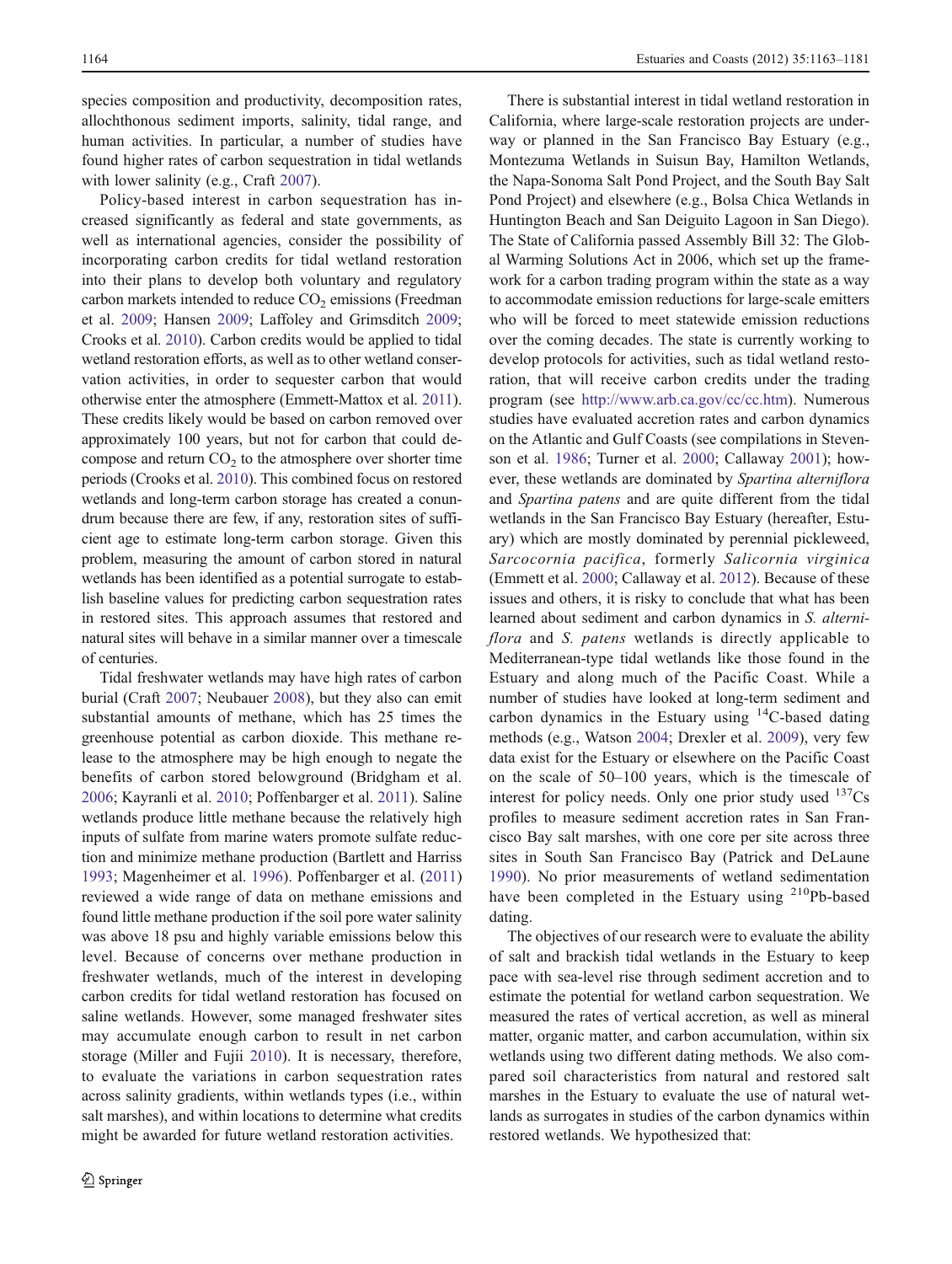- 1. Sediment accretion, carbon, and mineral matter accumulation rates are higher in tidal brackish wetlands compared to in salt marshes.
- 2. Sediment accretion, carbon, and mineral matter accumulation rates within individual wetlands are highest closer to the bay margin or large tidal creeks and lowest at more inland locations.

#### Methods and Materials

#### Site Locations

We collected sediment cores from six natural and two restored tidal wetlands in the Estuary (Fig. [1](#page-4-0)). Four of the natural sites were saline wetlands, including: Whale's Tail (WT), China Camp (CC), Petaluma River Marsh (PRM), and Coon Island (CI). We originally thought that the WT site was a historical wetland like the rest of our natural sites, only to discover later that it was close to 100 years old. Two sites were tidal brackish wetlands: Rush Ranch (RR) and Browns Island (BRI). Additional sediment cores were collected from two restored salt marshes: Cogswell Marsh (CM) in South SF Bay and Muzzi Marsh (MM) in the North Bay. Cogswell Marsh was restored in 1980 and Muzzi Marsh in 1976 (Williams and Faber [2001](#page-19-0)). Cores were not collected from restored brackish wetlands because there are few existing restored brackish sites in the Estuary. The cores from the two restored wetlands could not be dated using radioisotopic methods because of their relatively young age. The soil characteristics of these restored sites, however, were compared to data from the natural wetlands.

The saline sites are generally dominated by Spartina foliosa in the area adjacent to the bay margin and in a narrow margin along tidal creeks and by S. pacifica throughout the broad marsh plain. The brackish wetland sites are typically dominated by Schoenoplectus acutus or Schoenoplectus californicus adjacent to creeks and the bay margin, with the marsh plain areas dominated by S. pacifica, Schoenoplectus americanus, Distichlis spicata, and other species whose relative proportions depend on variations in salinity (Table [1\)](#page-5-0). The Coon Island wetland has a lower salinity range than the other salt marshes and includes a mix of salt and brackish wetland vegetation. Based on vegetation, the Coon Island wetland could be considered a brackish wetland; however, based on soil characteristics and sediment relationships (see "[Results](#page-7-0)"), it is more similar to the other salt marshes than to the brackish wetlands. Two of the salt marsh sites (WT and CC) are located on the edge of the Estuary where there is little local freshwater input. The two other salt marsh sites are on the Petaluma River (PRM) and Napa River (CI) and are approximately 7.5 and 10 km upriver of the major bay shoreline, respectively. One of the brackish sites (RR) is in northern Suisun Bay and is somewhat removed from the direct influence of the river, while the other brackish site (BRI) is located at the confluence of the Sacramento and San Joaquin Rivers on the western edge of the Sacramento–San Joaquin Delta and the eastern edge of Suisun Bay (Fig. [1](#page-4-0)).

Soil Sampling, Soil Properties, Carbon Analysis, and Dating **Techniques** 

Each site had six stations distributed in the low, middle, and high areas along two parallel transects (Fig. [1\)](#page-4-0). We used ArcGIS to randomly identify multiple potential starting points for transects originating in the upper portion of each wetland (adjacent to upland areas for most sites or the central portion of island sites); two of these potential starting points were randomly chosen as the beginning of each transect. The lower end of the transect was oriented in the direction of the bay or the nearest large tidal creek (>10 m wide); the transect midpoint was halfway to the low-marsh station, which was approximately 20 m from the bay or creek shoreline. We collected 11 sediment cores at the Coon Island wetland along four transects to examine the spatial variation across a single site in more detail than at the other sites. We collected a total of 41 cores for dating and analysis of sediment characteristics (five sites with six cores per site and one site with 11 cores). An additional 12 cores were collected from the restoration sites (two restored sites with six cores per site) that were analyzed for sediment characteristics only.

We collected these cores from December 2008 to February 2011 using a 15-cm diameter sharp-edged, aluminum soil coring tube (Hargis and Twilley [1994\)](#page-18-0). The sample depth ranged from 48 to 54 cm. Compaction during core collection was estimated by measuring the difference in elevation inside and outside of the coring tube to the nearest millimeter. Cores were not used if compaction was  $>3$  cm, and compaction for all cores averaged 0.3 cm. Soil cores were sectioned into 2-cm intervals in the field and put in airtight Ziploc bags. The samples were weighed in the laboratory, dried at 85°C for ∼72 h, and reweighed to determine their bulk density (BD). Half of the dried sample was ground with a mortar and pestle for further analysis. The elevation and location of each station were surveyed using a Leica 1200 Series Real-Time Kinematic GPS system (horizontal accuracy, ∼1 cm; vertical accuracy, ∼3 cm).

We measured the soil organic and mineral matter content of each 2-cm section using the loss-on-ignition (LOI) method (Ball [1964;](#page-18-0) Craft et al. [1991\)](#page-18-0). Dried and ground subsamples were weighed, burned at 450°C for 8 h, and reweighed. Soil organic matter (OM) content can be used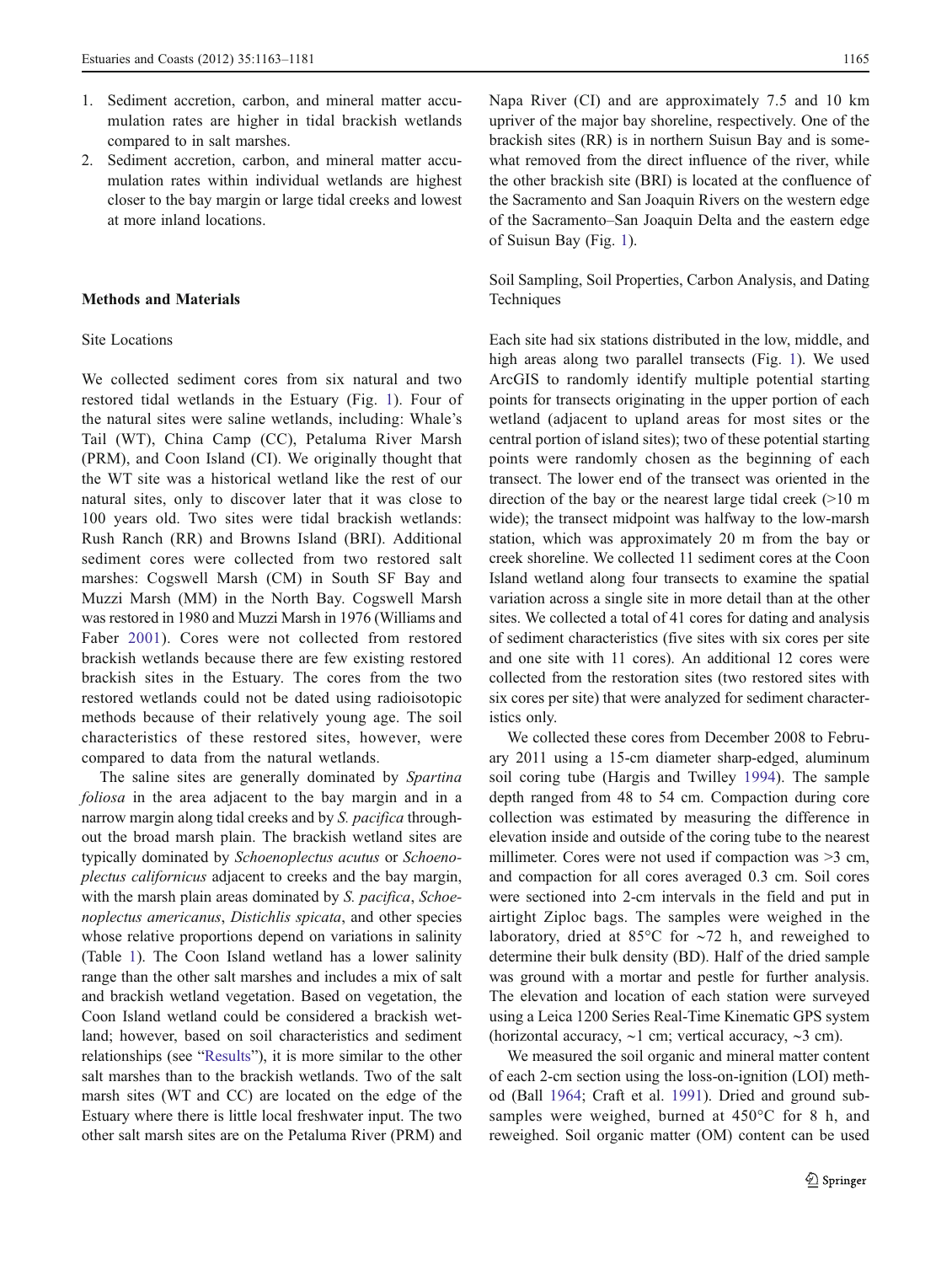<span id="page-4-0"></span>Fig. 1 Locations of sampling sites in San Francisco Bay estuary, including both natural and restored wetlands. The salt marsh sites were Whale's Tail, Cogswell Marsh (restored), Muzzi Marsh (restored), China Camp, Petaluma River Marsh; Coon Island includes a mix of brackish and salt marsh vegetation, but is classified as a salt marsh based on the sampling locations and soil conditions measured in this project. The brackish wetland sites were Rush Ranch and Browns Island



as an indirect measure of carbon content because the concentration of carbon within the OM is relatively constant (Craft et al. [1991](#page-18-0)). In order to establish a correlation between LOI measurements and carbon content, carbon content was measured directly for a subset of 2-cm sections (97 samples) using a Flash 2000 Organic Elemental Analyzer manufactured by CE Elantech. A standard soil reference material was analyzed every six samples throughout all carbon analyses. The relationship between OM content and carbon content from our samples was compared with that from tidal wetland sediments made by Craft et al. [\(1991](#page-18-0)). We measured the soil texture of composite 10-cm intervals for all cores using the hydrometer method (Gee and Bauder [1986\)](#page-18-0).

The sediments were dated by determining the downcore distribution of  $^{210}Pb$  and  $^{137}Cs$  activity. The radioisotope  $137Cs$ , a residual of nuclear bomb fallout, first appeared in measurable amounts in the early 1950s, peaked in the spring of 1963 with additional large amounts in early 1964, and declined to undetectable amounts after 1986, although the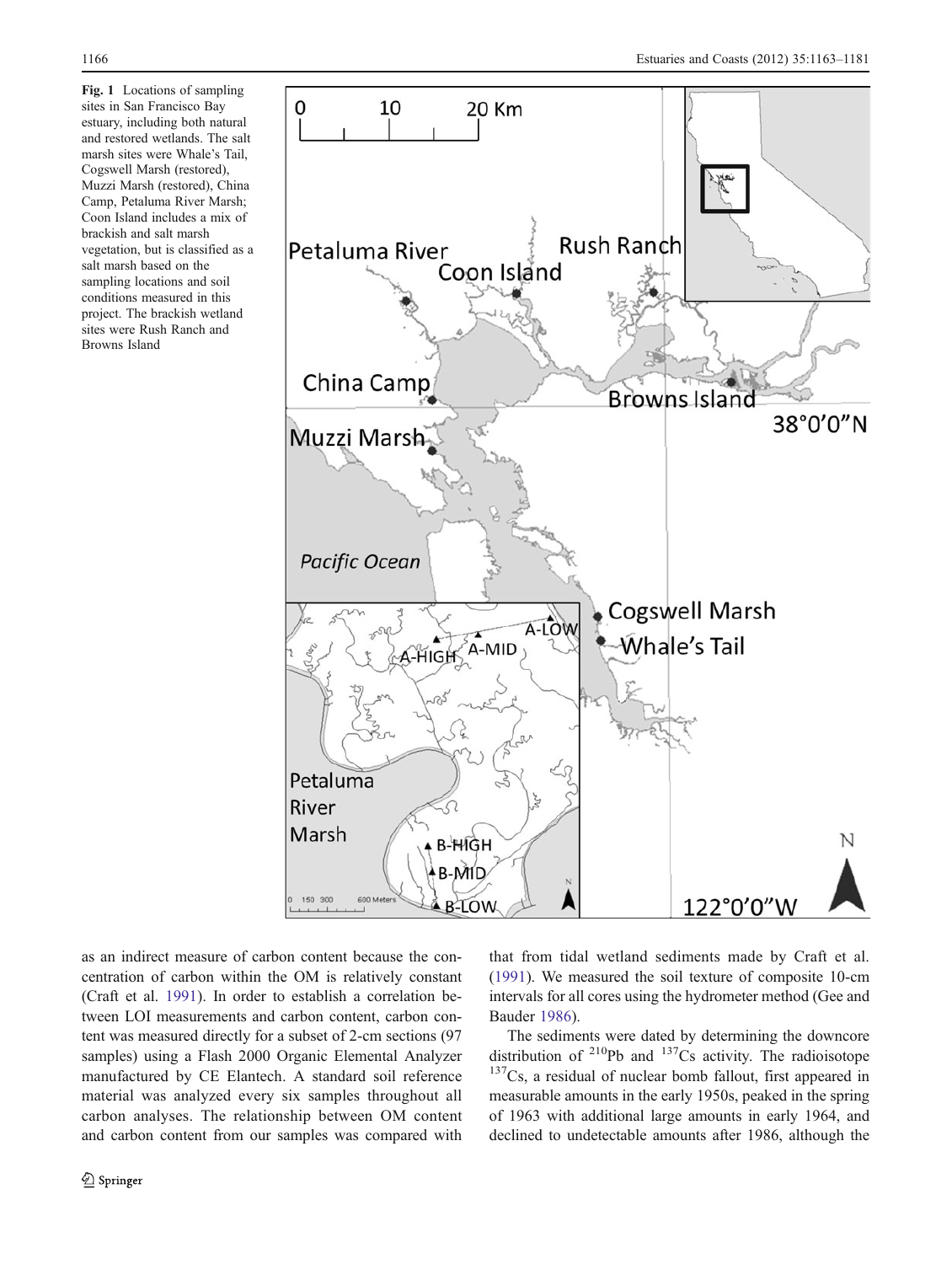<span id="page-5-0"></span>

|                            |                      |                        | Table 1 Tidal range, salinity, and dominant vegetation for sampling sites in the San Francisco Bay estuary (abbreviations for each site are included below each site name) |
|----------------------------|----------------------|------------------------|----------------------------------------------------------------------------------------------------------------------------------------------------------------------------|
| Site                       | Mean tidal range (m) | Salinity regime        | Dominant vegetation                                                                                                                                                        |
| Brackish marshes           |                      |                        |                                                                                                                                                                            |
| Browns Island (BRI)        | 0.92                 | Oligohaline            | Schoenoplectus acutus, Schoenoplectus californicus, Distichlis spicata,<br>Typha domingensis, Triglochin maritima                                                          |
| Rush Ranch (RR)            | 1.72                 | Mesohaline             | Juncus balticus, D. spicata, Sarcocornia pacifica, Grindelia stricta<br>S. acutus, S. californicus, Schoenoplectus americanus,                                             |
| Salt marshes               |                      |                        |                                                                                                                                                                            |
| Coon Island (CI)           | $\ddot{4}$           | Polyhaline             | Spartina foliosa, S. pacifica, Bolboschoenus maritimus, S. americanus,<br>D. spicata, G. stricta                                                                           |
| Petaluma River Marsh (PRM) | $\frac{49}{5}$       | Polyhaline-hyperhaline | S. foliosa, S. pacifica, Cuscuta salina, Jaumea carnosa,<br>D. spicata, Frankenia salina                                                                                   |
| China Camp (CC)            | 5                    | Polyhaline-hyperhaline | S. foliosa, S. pacifica, G. stricta, D. spicata, C. salina                                                                                                                 |
| Whale's Tail (WT)          | $\frac{80}{2}$       | Polyhaline-hyperhaline | S. foliosa, S. pacifica                                                                                                                                                    |
| Restored salt marshes      |                      |                        |                                                                                                                                                                            |
| Muzzi Marsh (MM)           | 1.26                 | Polyhaline-hyperhaline | S. foliosa, S. pacifica, D. spicata                                                                                                                                        |
| Cogswell Marsh (CM)        | $\frac{80}{2}$       | Polyhaline-hyperhaline | S. foliosa, S. pacifica                                                                                                                                                    |
|                            |                      |                        |                                                                                                                                                                            |

Chernobyl accident in 1986 deposited  $137$ Cs in some locations (Callaway et al. [1996a](#page-18-0)). The sediments were dated with  $137$ Cs using the peak accretion rate at the 1963/1964 layer. The radioisotope  $^{210}P$  is naturally occurring and is continually deposited by rainfall. The disequilibrium between  $^{226}$ Ra and its long-lived decay product  $^{210}$ Pb (halflife= $22.3$  years) is widely used to date aquatic and wetland sediments, but with different modeling approaches depending on sediment characteristics, radioisotopic analyses, and assumptions.  $^{210}$ Pb and  $^{137}$ Cs activity was determined using an integrated gamma spectroscopy system consisting of a Princeton Gamma-Tech 60-mm diameter intrinsic germanium "N"-type coaxial detector (40 % efficiency) interfaced to an EG&G Ortec 92X Spectrum Master® multichannel spectrum analyzer. We used Ortec's Gamma-Vision® software to analyze the data. The system was calibrated using a multinuclide (60–1836 keV) standard solution (Isotope Products no. 7600) that was mixed with an estuarine soil and then packed in a 26-cm<sup>3</sup> plastic Petri dish. <sup>210</sup>Pb activity was determined using a Canberra Low-Energy Germanium Detector (model GL3825), which was interfaced to a Canberra Digital Spectrum Analyzer (model DSA-100), and Canberra's Genie 2000 software. The calibration of the systems was checked quarterly for  $210Pb$  and  $137<sub>Cs</sub>$  activity with standard sediment from the International Atomic Energy Agency (IAEA-300). Samples for  $^{210}Pb$ were counted for about 48 h, depending on the sample sediment qualities. The background, with an empty Petri dish, was counted every 6 days for 48 h. The excess (unsupported)  $^{210}Pb$  is calculated by subtracting the supported 210Pb activity from the total 210Pb activity. The supported  $^{210}$ Pb was estimated from the activity of  $^{214}$ Pb (295 and 352 keV). The accretion rates using the downcore distribution of

210Pb were calculated using the constant initial concentration model (Robbins et al. [1978\)](#page-19-0). This model assumes that there is negligible migration of  $^{210}Pb$  and associated radionuclides in sediments, a constant input of  $2^{10}Pb$  from the atmosphere, and a constant proportion of  $^{210}Pb$  trapped in sediments by weight. This model is applied under the assumption that the excess  $^{210}Pb$  in sediments deposited at the surface will be the same regardless of the sedimentation rate. This model uses the cumulative sedimentation rate downcore, a decay constant of <sup>210</sup>Pb, and the change of excess 210Pb activities with depth to estimate sediment accretion rates. A linear regression of the natural log (ln) of the excess  $^{210}Pb$  activity vs. depth was used to estimate sedimentation rate. The activity of  $2^{10}Pb$  in the first few centimeters of the surface can aid in determining how much mixing has occurred. Counting errors were calculated using the counting uncertainties of  $^{210}Pb$  and  $^{214}Pb$  and the formula from Binford ([1990\)](#page-18-0). The counting uncertainty ranged from  $\leq 10$  % for surface samples ( $\leq 10$  cm) to 15 %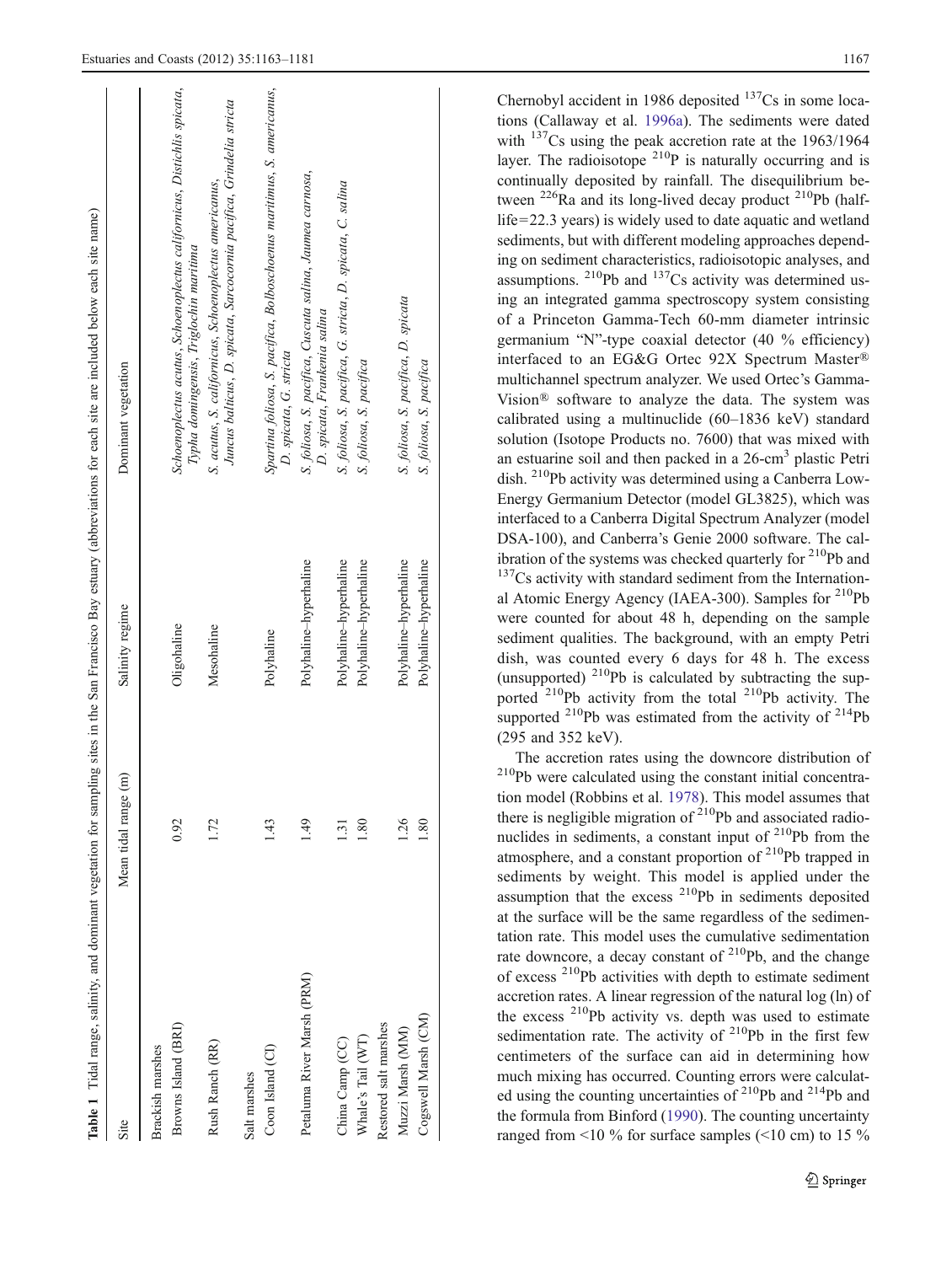| Site                 | Organic matter $(\% )$ |              |              | Bulk density $(g \text{ cm}^3)$ |             |             |
|----------------------|------------------------|--------------|--------------|---------------------------------|-------------|-------------|
|                      | Low                    | Mid          | High         | Low                             | Mid         | High        |
| Browns Island        | 29.3 $(n=1)$           | 48.6 (1.40)  | 59.5 (7.42)  | $0.29(n=1)$                     | 0.18(0.001) | 0.16(0.019) |
| Rush Ranch           | 18.0(0.77)             | 43.9(4.06)   | 32.0(3.28)   | 0.41(0.026)                     | 0.25(0.004) | 0.27(0.051) |
| Brackish marsh means | 23.7                   | 46.2         | 45.7         | 0.35                            | 0.22        | 0.21        |
| Coon Island          | 13.5(5.27)             | 19.2(4.60)   | 18.3(1.48)   | 0.63(0.197)                     | 0.43(0.147) | 0.36(0.037) |
| Petaluma River       | 7.6 $(n=1)$            | 16.1(4.13)   | 25.1(1.22)   | $0.82(n=1)$                     | 0.39(0.093) | 0.23(0.001) |
| China Camp           | 11.7(1.92)             | 12.7(3.81)   | 15.9(3.33)   | 0.52(0.108)                     | 0.46(0.066) | 0.47(0.082) |
| Whale's Tail         | 8.4(0.02)              | 13.2 $(n=1)$ | 12.8 $(n=1)$ | 0.62(0.023)                     | $0.43(n=1)$ | $0.40(n=1)$ |
| Salt marsh means     | 10.3                   | 15.3         | 18.0         | 0.65                            | 0.43        | 0.37        |
| Muzzi Marsh          | 11.1(1.29)             | 11.5(1.20)   | 10.8(0.74)   | 0.44(0.025)                     | 0.44(0.058) | 0.68(0.163) |
| Cogswell Marsh       | 9.3(1.80)              | 9.0(0.26)    | 9.2(0.34)    | 0.62(0.001)                     | 0.55(0.054) | 0.53(0.026) |
| Restored marsh means | 10.2                   | 10.3         | 10.0         | 0.53                            | 0.50        | 0.60        |

<span id="page-6-0"></span>Table 2 Average sediment organic matter content and bulk density (±standard error) in the top 20 cm of cores from low-, mid-, and highmarsh stations at all sampling sites ( $n=2$  for all stations, except  $n=1$  for

Browns Island Low, Petaluma River low, Whale's Tail Mid and High, and  $n=3$  for Coon Island Mid and High)

for deeper samples. The sum of the excess  $^{210}Pb$  was estimated for each core using the interpolated values for core segments not counted and the measured dry weights.

Some cores could not be dated successfully (discussed in Milan et al. [1995](#page-19-0)) because the local area may experience disturbance, bioturbation, erosion, or rapid sediment accumulation, all of which can compromise dating quality. A set of criteria was developed to determine whether the calculated accretion rate was usable. The criteria used were: (1) agreement between the  $^{137}Cs$  and  $^{210}Pb$  rates, (2) whether there was a significant amount of  $137Cs$  at the surface, and (3) the inventory of  $137Cs$  in the core. The use of  $137Cs$  as a sediment dating tool is based on the assumption that there has been a constant deposition of material to the surface and that sediment has not been removed or added. Because  $137Cs$  has not been deposited from the atmosphere since the late 1980s, the presence of  $137$ Cs at the surface brings into question the validity of the calculated accretion rate. The expected inventory of  $137Cs$  in a core can be calculated based upon the precipitation data and atmospheric fallout records of  $137Cs$  and  $90Sr$  (Milan et al. [1995\)](#page-19-0). Low or high inventories of  $137Cs$  in a core call into question whether the accretion of sediment occurred in an undisturbed manner, and thus the validity of the calculated accretion rate. Based upon these criteria, the cores were ranked as "excellent" if: the accretion rates based on the downcore distribution of  $137Cs$  and  $210Pb$  agreed, there was no  $137Cs$  at the surface, and if the measured  $137Cs$  inventory was close to the estimated inventory. The cores were ranked "good" if the accretion rates from the  $^{137}Cs$  and  $^{210}Pb$  dating methods agreed and if there was  $137Cs$  at the surface and/or a relatively high  $137Cs$  inventory. The cores were classified as "marginal" if the accretion rates from the two dating methods did not agree or if there was <sup>137</sup>Cs at surface and/ or a relatively high <sup>137</sup>Cs inventory.

We calculated the mineral, organic, and carbon accumulation rates for each core using the accretion rates determined with <sup>137</sup>Cs and <sup>210</sup>Pb, and the mineral, organic, and carbon densities (the product of bulk density and mineral, organic, or carbon content) for each 2-cm section. The mineral, organic, and carbon densities were summed over a depth appropriate to the accretion rate and time period for a particular core and dating method to provide mass-based accumulation rates for each. The 137Cs-based accretion rates are for 44–46 years (from 1964 to the core collection date), and the 210Pb-based accretion rates are for 100 years. Because the OM accumulation and carbon accumulation rates were strongly correlated and very similar, we primarily present results for carbon accumulation rates.

There was at least one successfully dated core at each of the three marsh stations (low, mid, and high) from each site, although some sites had an unequal numbers of dated cores across stations (ranging from one to three cores/station). In order to avoid excessive influence of stations with more cores, we determined averages for sites by first averaging all cores within each of the three marsh stations and then averaging these three values for each site. We conducted the statistical analyses only using data from those cores that were successfully dated (excellent, good, and marginal). We averaged the soil BD and OM contents over 0–20 cm (a typical rooting depth) and over the entire 0- to 50-cm core for the statistical analyses.

We tested for differences in soil OM content, BD, accretion rates, and mass-based accumulation rates across sites and stations using a two-way ANOVA (SYSTAT [2007\)](#page-19-0), and we used Tukey's honestly significant difference test to make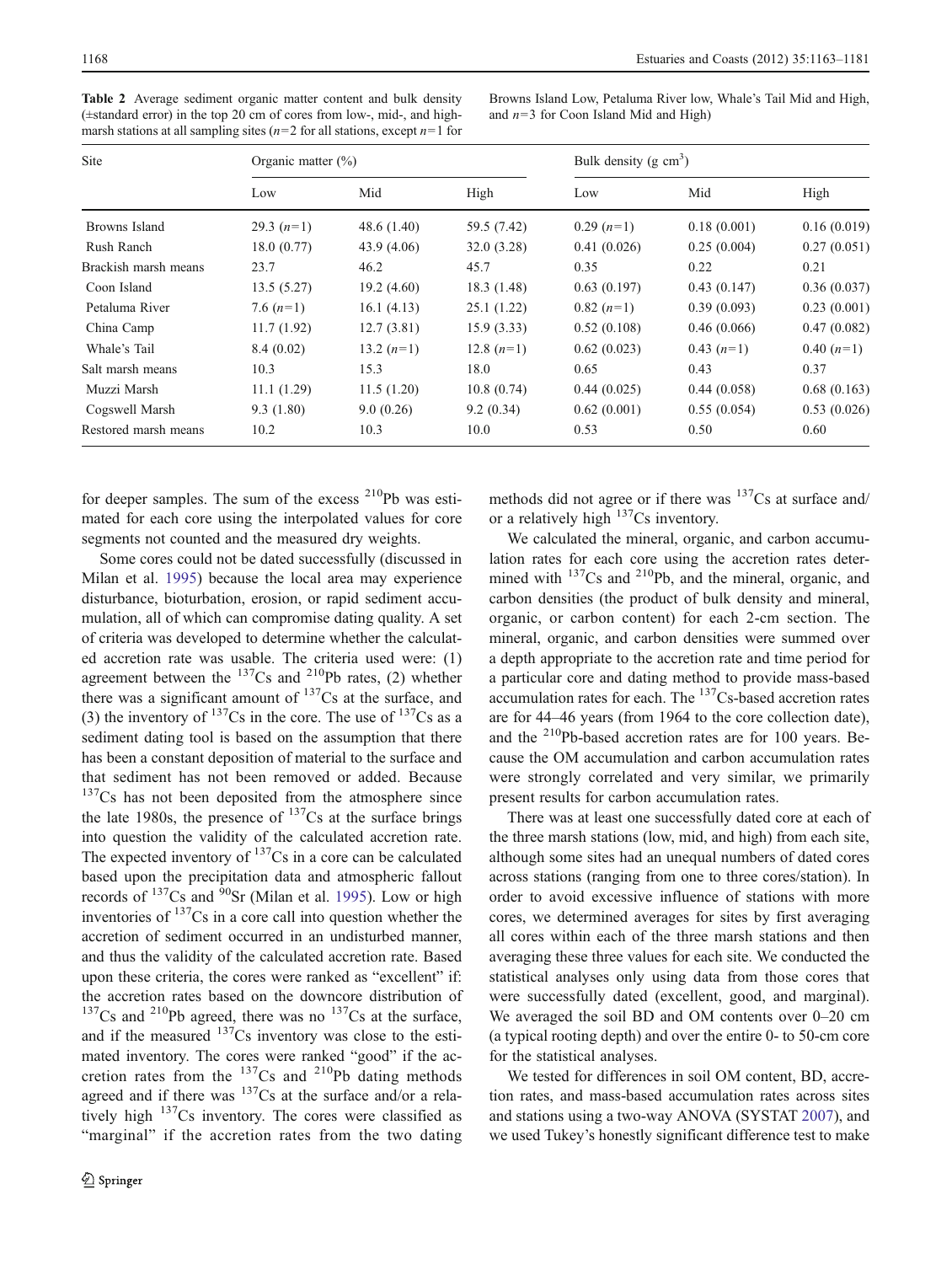<span id="page-7-0"></span>

Fig. 2 Sample <sup>137</sup>Cs and <sup>210</sup>Pb downcore distributions from tidal wetlands in San Francisco Bay estuary. The top panel shows data from a core classified as excellent, the middle panel from one classified as good, and the bottom panel from one classified as marginal

post-ANOVA comparisons. We tested for the normality and homogeneity of variance using the Kolmogorov–Smirnov test and Levene's test, respectively, and we  $log_{10}$ -transformed the accretion and accumulation rates in order to better meet these assumptions. We also evaluated alternative statistical approaches to test for differences between salt and brackish wetlands or between natural and restored salt marshes (e.g., linear mixed models). However, differences were primarily due to individual sites rather than to wetland type (e.g., salt vs. brackish marshes), so these results are not included.

We conducted a linear regression analysis to evaluate the relationships between the accretion rates and mass-based accumulations rates of both mineral and organic matter (SYSTAT [2007](#page-19-0)). We used the OM accumulation rates rather than the carbon accumulation rates for these analyses to facilitate comparisons with previous analyses (Nyman et al. [1993](#page-19-0); Callaway et al. [1997;](#page-18-0) Turner et al. [2000;](#page-19-0) Neubauer [2008](#page-19-0)). Regressions were completed for the entire dataset as a whole and also separately for the salt marsh sites and brackish marsh sites.

#### **Results**

#### Soil Characteristics

The sediment BD in the upper 20 cm was higher in lowmarsh stations than in mid- or high-marsh stations and was generally highest in salt marshes (Table [2;](#page-6-0) Appendix [1\)](#page-13-0), although the BD values were only significantly different between BRI and two of the salt marsh sites (see Appendix [2](#page-14-0) for the BD values of the entire 0- to 50-cm core). The two restored salt marshes had BD values similar to the natural salt marshes in the top 20 cm, but the BD values from the two restored salt marshes were 30–40 % higher than at the natural salt marshes for samples from  $0-50$  cm  $(p=0.017;$ Appendix [2](#page-14-0)). The OM content in the upper 20 cm was lowest at the low-marsh stations (Table [2](#page-6-0)), with most sites showing a gradual increase in OM content across the low, mid, and high stations (Table [2;](#page-6-0) Appendix [1](#page-13-0)), and the OM content was higher in both brackish wetlands than in all four salt marsh sites (Table [2;](#page-6-0) Appendix [1\)](#page-13-0). The differences among salt and brackish sites were similar for OM content from 0–50 cm, although not every salt marsh site was significantly different from the values at RR (Appendices [1](#page-13-0) and 3). The OM content in two restored salt marshes were similar to that in the natural marshes (CM=9 %, MM=11 %, and four natural marshes averaged 14 % OM in the upper 20 cm). Most of the cores exhibited the expected trends of increasing BD and decreasing OM with depth, although these patterns were less consistent for the brackish sites (Appendices 4 and 5).

The BD and OM values were strongly and inversely related (Appendix 6;  $log_{10} BD=-0.6922\times log_{10} OM+$ 0.4133,  $r^2$ =0.80). The OM and carbon content values were also highly correlated, and we used a quadratic regression similar to that developed by Craft et al. ([1991\)](#page-18-0) to convert the OM content to carbon content (both expressed as percent of dry weight) and to calculate carbon sequestration: Organic C=(0.001217)×OM<sup>2</sup>+(0.3839)×OM ( $r^2$ =0.99; Appendix 7). All soils had a fine texture, and there was little sand in most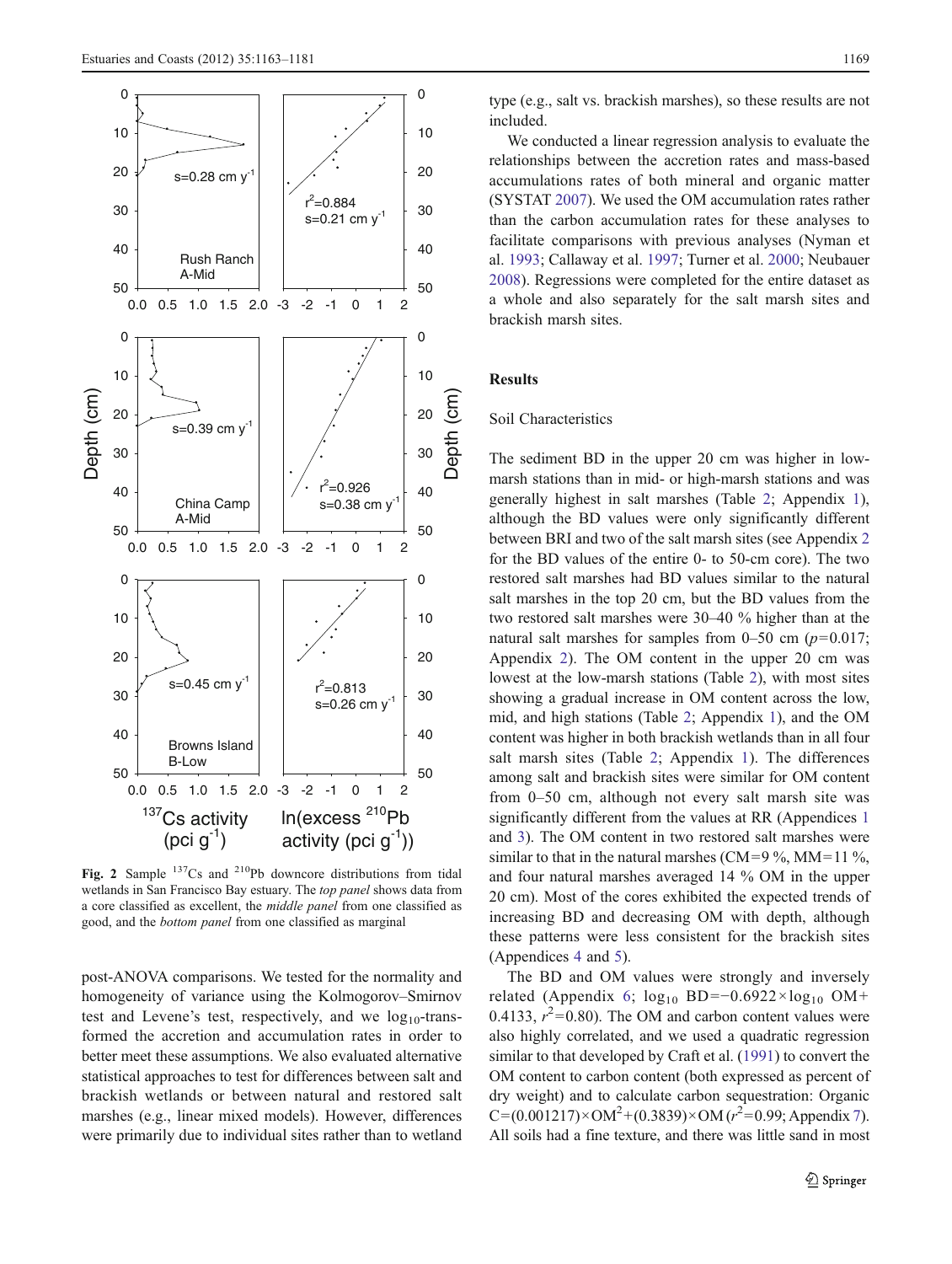cores (<18 % in all cores, except for CI which was 24 % sand) and high levels of clay particles.

Accretion Rates and Mass-Based Accumulation Rates, Including Carbon Sequestration

We successfully dated 34 of the 41 cores collected using the downcore distributions of  $137Cs$  and 28 using the downcore distributions of  $^{210}Pb$  $^{210}Pb$  $^{210}Pb$  (see Fig. 2 for sample profiles). We classified four of the dated cores as "excellent," 14 as "good," and 16 as "marginal."

The accretion rates measured using the downcore distributions of  $137Cs$  were typically slightly higher than those measured using the downcore distributions of  $^{210}Pb$  for almost all sites and stations (see Appendix 8 for a complete listing of accretion rates and accumulation rates for individual cores). The accretion rates for most cores were between 0.2 and 0.5 cm year<sup>-1</sup> (26 of 34 cores for <sup>137</sup>Cs and 21 of 28 cores for 210Pb, with five of the outliers between 0.1 and 0.2 cm year<sup>-1</sup>). There were few significant differences in accretion rates across sites. The accretion rate at WT based on  $137Cs$  distributions was the only individual site that was significantly greater than at the others (see Appendix 9 for details), and there were no significant differences among individual sites for the accretion rates based on the  $210Pb$ -determined distribution (Table [3](#page-9-0); Appendix 9). Although there were few differences in accretion rates among sites, within a site the accretion rates based on  $137Cs$  distributions at the low-marsh stations were greater than at the mid- or high-marsh stations (Table [3](#page-9-0); Appendix 9). There were never significant differences in the accretion rates or mass-based accumulation rates between the mid- and high-marsh stations regardless of the dating method.

The highest rates of mineral accumulation were found at the salt marsh sites, with significant differences across sites regardless of whether the rates were based on the  $137Cs$  or  $^{210}$ Pb distributions (Table [3;](#page-9-0) Appendix 9). The mineral accumulation rates also were significantly different across stations, with much higher rates at the low-marsh stations (45–450 % greater depending on sites and the dating method) than at mid- or high-marsh stations for both dating methods (Table [3](#page-9-0); Appendix 9). These percent differences were much greater than any similar comparisons for vertical accretion rates or carbon accumulation rates.

As with accretion rates, the carbon sequestration rates based on 210Pb dating were slightly lower than those based on 137Cs dating. The average rates for each site that was based on <sup>210</sup>Pb dating ranged from 46 to 81 g C m<sup>-2</sup> year<sup>-1</sup> at the three salt marshes and from 89 to 117 g C m<sup>-2</sup> year<sup>-1</sup> at the two brackish wetlands. The only significant difference in carbon sequestration among individual sites based on  $137Cs$  dating was between BRI and PRM, and there were no differences in the carbon sequestration rates among sites based on the  $^{210}Pb$  rates (Appendix 9). Within sites, the carbon sequestration rates based on  $137Cs$  dating were higher at the low-marsh stations compared to the mid- and high-marsh stations (Appendix 9), although the magnitude of differences was much smaller than for mineral accumulation rates. In addition, there were no differences across stations for carbon sequestration rates based on <sup>210</sup>Pb dating (Appendix 9).

Based on the results from all of the dated 34 cores, there were higher  $r^2$  values for a simple linear regression of the relationship between the OM accumulation and vertical accretion rates than between the mineral matter accumulation and vertical accretion rates for both  $137Cs$  and  $210Pb$ distributions (Fig. [3;](#page-10-0) Appendix 10). When the dataset was separated into salt and brackish wetland locations, the  $r^2$ values describing the relationship between the OM accumulation and accretion rates were higher, in all cases, than the values describing the relationship between mineral matter accumulation and accretion rates (Appendix 10). The relationships were also consistently stronger for the cores from salt marsh sites compared to those from brackish wetland locations (Appendix 10), with particularly high  $r^2$  values between OM accumulation and the accretion rates in the salt marsh ( $r^2$ =0.87 for <sup>137</sup>Cs dating;  $r^2$ =0.91 for  $^{210}$ Pb dating).

#### Discussion

Vertical Accretion Rates and Wetland Stability

Based on the large number of stations with vertical accretion rates within the range of  $0.2-0.5$  cm year<sup>-1</sup> across the midand high-marsh locations, we conclude that tidal wetlands across the Estuary are keeping pace with local SLR, which is very similar to global estimates (Flick et al. [2003](#page-18-0); Cayan et al. [2008\)](#page-18-0). The accretion rates from our study are slightly higher than the SLR rates over the last century when this sediment accumulated (IPCC [2007](#page-19-0)) and are similar to, or slightly higher than, the estimates of SLR rates for the last decade (Beckley et al. [2007](#page-18-0)). These data, however, primarily indicate that the marsh plain is keeping pace with recent SLR. The historic accretion rates should not be regarded as a maximum or direct predictor of future accretion rates because wetlands may respond to changes in SLR by accumulating additional sediment—or not. Models of wetland sediment dynamics (Callaway et al. [1996b](#page-18-0); Temmerman et al. [2003;](#page-19-0) Rybcyzk and Callaway [2009](#page-19-0); Kirwan et al. [2010](#page-19-0)) calibrated with historic sediment accretion data will be most useful in making realistic predictions of long-term wetland sustainability. The wetlands in South San Francisco Bay have demonstrated rapid rates of short-term accretion during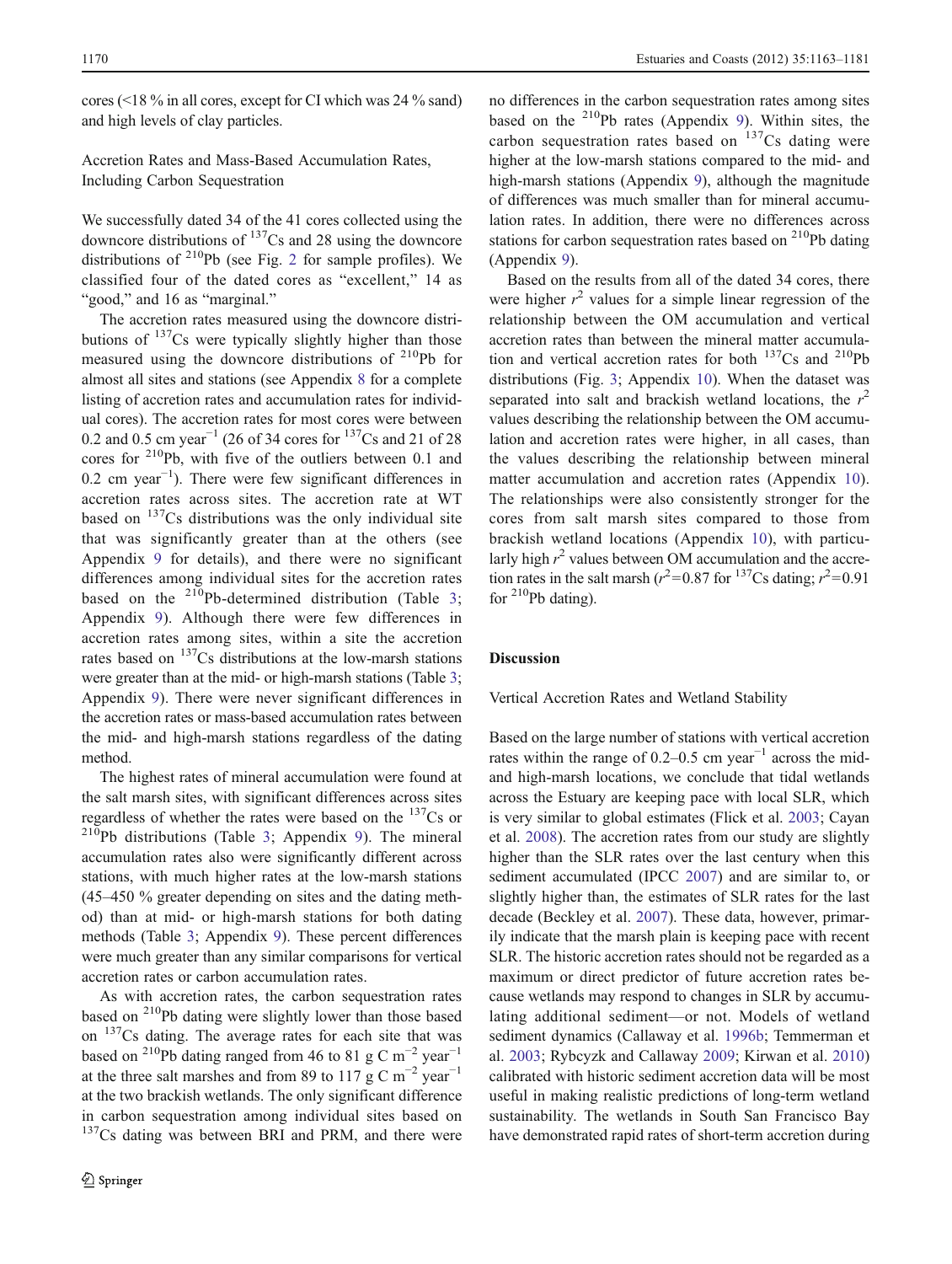<span id="page-9-0"></span>Table 3 Average rates of vertical accretion, mineral accumulation, and carbon accumulation ( $\pm$ standard error) based on both  $^{137}Cs$  and  $^{210}Pb$ from low-, mid-, and high-marsh stations at all sampling sites ( $n=2$  for all stations, except  $n=1$  for Browns Island Low  $(137\text{Cs}$  and  $210\text{Pb})$ ,

Petaluma River Low  $(^{137}Cs$  and <sup>210</sup>Pb), Petaluma River High  $(^{210}Pb)$ only), and Whale's Tail Mid and High ( $^{137}Cs$  only), and  $n=3$  for Coon Island Mid ( $^{137}Cs$  and  $^{210}Pb$ ) and High ( $^{137}Cs$  only))

| Site                                                         | Low                 |              | Mid           |             | High         |              |
|--------------------------------------------------------------|---------------------|--------------|---------------|-------------|--------------|--------------|
|                                                              | $^{137}\mathrm{Cs}$ | $^{210}Pb$   | $137$ Cs      | $^{210}Ph$  | $137$ Cs     | $^{210}Ph$   |
| Vertical accretion (cm year <sup>-1</sup> )                  |                     |              |               |             |              |              |
| Browns Island                                                | $0.45(n=1)$         | $0.26(n=1)$  | 0.40(0.03)    | 0.32(0.12)  | 0.35(0.02)   | 0.27(0.01)   |
| Rush Ranch                                                   | 0.35(0.65)          | 0.22(0.15)   | 0.26(0.02)    | 0.21(0.00)  | 0.30(0.04)   | 0.27(0.03)   |
| Brackish marsh means                                         | 0.40                | 0.24         | 0.33          | 0.27        | 0.32         | 0.27         |
| Coon Island                                                  | 0.68(0.09)          | 0.45(0.13)   | 0.18(0.04)    | 0.15(0.02)  | 0.32(0.07)   | 0.22(0.08)   |
| Petaluma River                                               | $0.34(n=1)$         | $0.24(n=1)$  | 0.27(0.07)    | 0.26(0.04)  | 0.25(0.05)   | $0.19(n=1)$  |
| China Camp                                                   | 0.63(0.22)          | 0.43(0.09)   | 0.36(0.03)    | 0.35(0.04)  | 0.28(0.00)   | 0.32(0.12)   |
| Whale's Tail                                                 | 0.77(0.09)          |              | $0.57(n=1)$   |             | $0.55(n=1)$  |              |
| Salt marsh means                                             | 0.61                | 0.37         | 0.35          | 0.25        | 0.35         | 0.24         |
| Mineral accumulation (g m <sup>-2</sup> year <sup>-1</sup> ) |                     |              |               |             |              |              |
| <b>Browns Island</b>                                         | 923 $(n=1)$         | 513 $(n=1)$  | 367 (54.8)    | 298 (108.4) | 200 (49.3)   | 273 (96.8)   |
| Rush Ranch                                                   | 1,215 (208)         | 772 (144)    | 305 (34.5)    | 320(7.1)    | 521 (200)    | 597 (26.9)   |
| Brackish marsh means                                         | 1,069               | 643          | 336           | 309         | 361          | 435          |
| Coon Island                                                  | 3,620 (852)         | 2,325(85.1)  | 362(52.2)     | 419 (89.6)  | 949 (188)    | 650 (189)    |
| Petaluma River                                               | $2,584(n=1)$        | $1,810(n=1)$ | 894 (510)     | 846 (319)   | 421 (120)    | 327 $(n=1)$  |
| China Camp                                                   | 2,678 (370)         | 1,960(12.9)  | 1,480 (388)   | 1,465(451)  | 1,183(244)   | 1,243 (276)  |
| Whale's Tail                                                 | 4,257 (491)         |              | 2,210 $(n=1)$ |             | $2,129(n=1)$ |              |
| Salt marsh means                                             | 3,467               | 1,960        | 1,845         | 1,465       | 1,656        | 1,243        |
| Carbon sequestration (g m <sup>-2</sup> year <sup>-1</sup> ) |                     |              |               |             |              |              |
| <b>Browns Island</b>                                         | 158.4 $(n=1)$       | 88.9 $(n=1)$ | 157.9(7.7)    | 116.9(37.0) | 151.8 (22.2) | 116.5(3.7)   |
| Rush Ranch                                                   | 96.7(21.8)          | 62.7(8.3)    | 117.9(11.2)   | 91.3(1.4)   | 100.3(21.2)  | 87.6(0.7)    |
| Brackish marsh means                                         | 127.5               | 75.8         | 137.9         | 104.1       | 126.1        | 102.0        |
| Coon Island                                                  | 187.5 (44.9)        | 111.2(37.8)  | 52.3(8.1)     | 40.4(4.9)   | 89.6 (17.5)  | 52.7 (17.5)  |
| Petaluma River                                               | $87.7(n=1)$         | 57.1 $(n=1)$ | 66.2(12.6)    | 57.5(7.8)   | 58.7(5.1)    | 48.0 $(n=1)$ |
| China Camp                                                   | 141.9 (44.3)        | 95.8 (17.9)  | 79.8 (6.9)    | 72.0(6.2)   | 87.0 (5.0)   | 90.8 (35.9)  |
| Whale's Tail                                                 | 146.7(14.1)         |              | 117.9 $(n=1)$ |             | $102.5(n=1)$ |              |
| Salt marsh means                                             | 144.3               | 95.8         | 98.9          | 72.0        | 94.7         | 90.8         |

periods of local subsidence, e.g., Alviso Slough (Patrick and DeLaune [1990\)](#page-19-0) and Triangle Marsh (Watson [2004\)](#page-19-0), indicating that these wetlands may be quite resilient to future increases in SLR.

Multiple low-marsh cores dated using 137Cs dating had accretion rates of 0.6 cm year<sup> $-1$ </sup> or more, as did the relatively young site, WT (Appendix 8), indicating that wetlands may be able to keep pace with rates of SLR that are higher than the present values. However, the long-term reduction in suspended sediment concentrations in the Estuary over the last 30–50 years (Wright and Schoellhamer [2004\)](#page-19-0) may compromise the ability of local wetlands to survive a future acceleration in SLR. This is of particular concern for salt marshes because they have a higher BD than brackish or

freshwater tidal wetlands (Nyman et al. [1990](#page-19-0); Table [2](#page-6-0)). Schoellhamer [\(2011](#page-19-0)) recently hypothesized that the Estuary may have shifted from a transport-regulated to a supplyregulated loading of suspended sediment because the easily erodible sediment pool within the Estuary has diminished. This may explain a recent and precipitous drop of 36 % in suspended sediment concentration over the last 10 years. Both the broad long-term declines in suspended sediment concentration as well as this steep, recent drop could have large-scale implications for the future sediment availability and, therefore, the sustainability of wetlands and other intertidal habitats within the Estuary (Ganju and Schoellhamer [2010](#page-18-0)). This phenomenon of reduced sediment loads is not unique to San Francisco Bay Estuary, but has been found in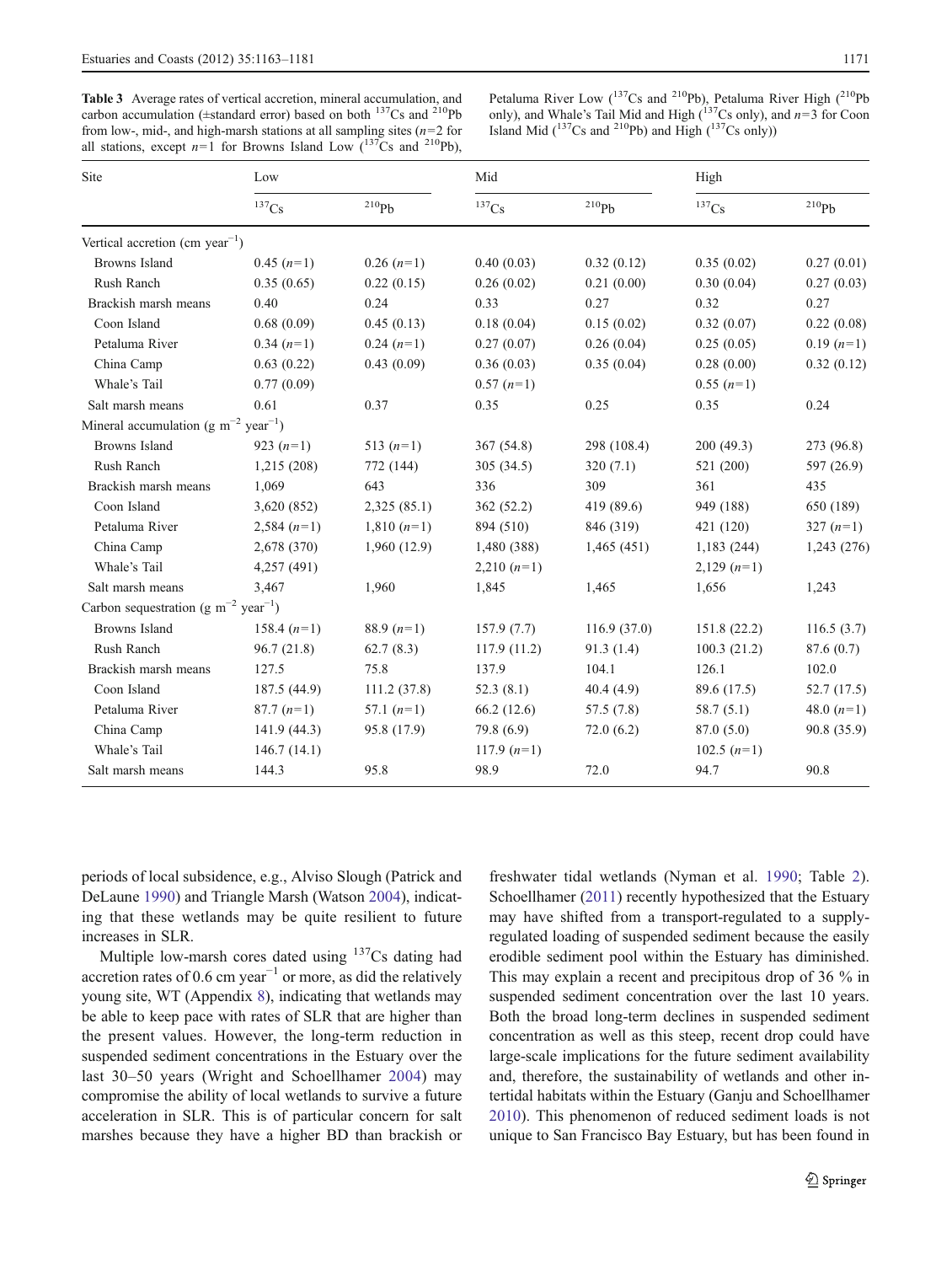<span id="page-10-0"></span>

Fig. 3 Relationships between accretion rates and mineral accumulation (upper graphs) and carbon accumulation (lower graphs) based on both  $137$ Cs and  $210$ Pb downcore distributions. The *solid lines* indicate regression lines for all sites; dashed lines indicate regression lines from

many watersheds because of the proliferation of dams and shifts in upstream land use (Ibàñez et al. [1996;](#page-19-0) Chen et al. [2001;](#page-18-0) Horowitz [2010;](#page-18-0) Tweel and Turner [2012](#page-19-0)).

There were few estimates of recent wetland sedimentation rates from the San Francisco Bay Estuary before this project, although a number of studies used either  $^{14}$ C for long-term rates (Goman and Wells [2000;](#page-18-0) Byrne et al. [2001](#page-18-0); Watson [2004](#page-19-0); Drexler et al. [2009](#page-18-0); Drexler [2011\)](#page-18-0) or other methods for very short-term rates, e.g., 1–2 years (Reed [2002;](#page-19-0) Culberson et al. [2004\)](#page-18-0). We are aware of no previous wetland sediment cores have been dated using  $2^{10}Pb$  from the Estuary. In the only published study that used the downcore distributions of  $137$ Cs to date wetlands in the Estuary, Patrick and DeLaune ([1990\)](#page-19-0) evaluated three wetlands in South San Francisco Bay and found high rates of accretion (about 4 cm year−<sup>1</sup> ) in one location and rates similar to our findings at the two other locations (0.5 and 0.4 cm year<sup>-1</sup>).



Turner et al.  $(2000)$  $(2000)$  $(2000)$  based on  $137$ Cs dating. See Appendix 10 for additional information on relationships based on brackish and salt marsh sites

High rates of short-term sediment accretion have been documented for relatively young sites, including for naturally developing sites at  $\sim$ 1 cm year<sup>-1</sup> (Watson [2008\)](#page-19-0) and re-stored sites at 5–10 cm year<sup>-1</sup> (Williams and Orr [2002\)](#page-19-0). Reed [\(2002](#page-19-0)) also measured accretion rates of 1 cm year<sup>-1</sup> or more in a number of Delta wetlands, although the measurements represent only a 1-year period. It is unlikely that these short-term, very rapid rates of accretion would be sustained over long periods into the future, especially if suspended sediment concentrations continue to decline.

We hypothesized that the rate of sediment accretion would be highest in brackish wetlands because of the proximity of these sites to riverine sediment sources, and we were surprised that there was little variability in the accretion rates across sites. Whale's Tail was the one site with higher accretion rates based on  $137Cs$  dating (this could be due in part to its relatively young age), and there were no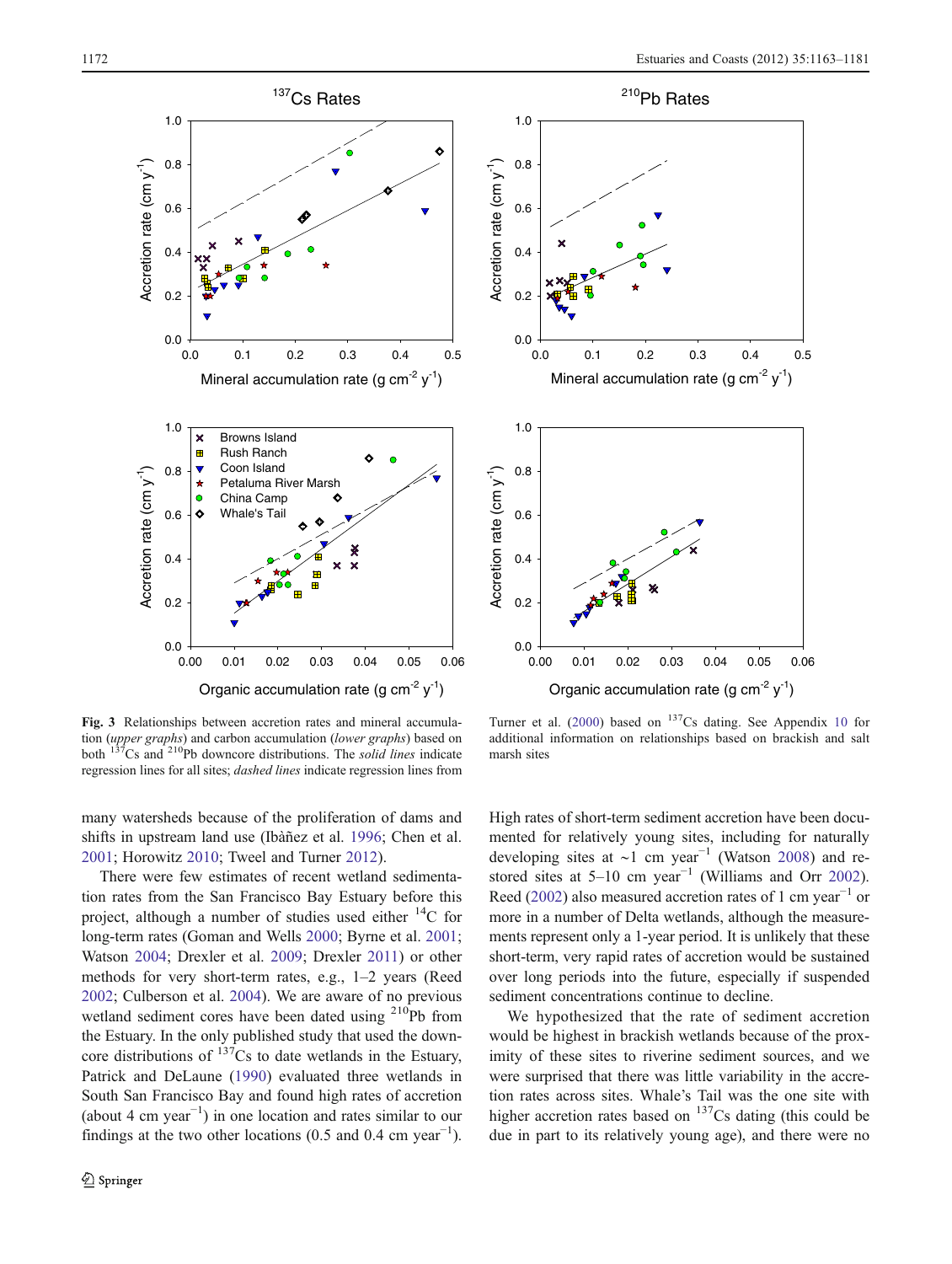differences among sites based on  $^{210}Pb$  distributions (Table [3](#page-9-0)). We also hypothesized that, within wetlands, the accretion rates would be higher at sampling stations closer to the bay margin, as has been found in a number of previous studies of salt marshes (Pethick [1981](#page-19-0); Hatton et al. [1983](#page-18-0); Oenema and DeLaune [1988](#page-19-0); French et al. [1995](#page-18-0); Callaway et al. [1997\)](#page-18-0). The data from this study provide mixed evidence to support this second hypothesis; the accretion rates from the low-marsh stations that were based on  $137Cs$  dating were significantly greater than at the highmarsh stations, but this was not the case for rates based on 210Pb dating (Table [3\)](#page-9-0). The lack of variation in accretion rates based on <sup>210</sup>Pb dating across the wetland may be due to the relatively high elevation and uniform conditions across the marsh plain in California tidal wetlands (Zedler et al. [1999\)](#page-19-0). California tidal wetlands are characterized by a narrow band of S. foliosa or other low-marsh vegetation at the bay or tidal creek margins, in contrast to the broader expanse of low-marsh vegetation found in many Gulf of Mexico and East Coast S. alternifloradominated wetlands.

### Accretion Vs. Mass-Based Accumulation: What Is Driving Accretion Rates?

Our data are consistent with previous studies which demonstrate a strong link between OM accumulation and vertical accretion rates (Nyman et al. [1993;](#page-19-0) Callaway et al. [1997](#page-18-0); Turner et al. [2000](#page-19-0)). Although correlation of these values does not identify cause–effect relationships, these analyses have been widely used to gain insight into the relative importance of organic and mineral matter accumulation, both within local areas and across broader regions. The relationship between OM accumulation and the accretion rates from our data (accretion=14.67×OMaccum.+0.006; Fig. [3\)](#page-10-0) was similar to that from the review of 141 salt marshes on the Atlantic and Gulf Coasts (accretion= $11.06\times$ OM<sub>accum.</sub>+ 0.18; Turner et al. [2000\)](#page-19-0), and the addition of our data to their dataset would strengthen that general relationship. The data points for mineral matter accumulation and accretion in our study were consistently below the relationship found for these variables from Turner et al. [\(2000\)](#page-19-0), which we think is likely due to the high mineral content and the high BD of soils from San Francisco Bay tidal wetlands in comparison to those on the Gulf and Atlantic Coasts. Beyond these general trends, there were large differences in these relationships for salt and brackish wetlands in the Estuary, probably reflecting differences in sediment dynamics across these different wetland types.

In addition, there was more variation in mineral matter accumulation across sites than for either accretion or carbon

accumulation. The coefficient of variation (CV) for the average accretion rates across all sites was 30.4 %, while it was 25.0 % for OM accumulation and 58.7 % for mineral accumulation (based on  $137Cs$  dating). The data for CVs based on  $^{210}Pb$  dating showed a similar trend: 20.0 % (accretion), 25.2 % (OM accumulation), and 51.3 % (mineral accumulation). These differences also support the concept of the importance of OM accumulation as a link to vertical accretion: mineral matter varies widely across these relatively similar sites, but both accretion and carbon accumulation were similar and more constant.

There was strong evidence from both dating methods to support our hypothesis that mineral matter accumulation would be greater at the low-marsh stations, but only mixed support for a similar trend in carbon accumulation (Table [3;](#page-9-0) Appendix 9). On the larger scale, it was surprising that our brackish wetland sites had the lowest rate of mineral sediment accumulation (Table [3\)](#page-9-0), even though they are closer to the major inputs of mineral sediments (and freshwater) to the estuary, i.e., the Sacramento and San Joaquin Rivers. Our results are contrary to those from a number of other studies that have shown high rates of accretion rates and mineral matter accumulation in brackish and freshwater tidal wetlands (e.g., Craft [2007;](#page-18-0) Ibàñez et al. [2010\)](#page-19-0). One brackish site, RR, is in the upper part of Suisun Bay and is somewhat removed from direct riverine inputs. We expected that it might have a low rate of mineral accumulation. The other brackish wetland, BRI, is very near the confluence of the Sacramento and San Joaquin Rivers, where we expected suspended sediment loads to be quite high; however, the mineral inputs at this site were 50 % less than even the lowest salt marsh sites (Table [3](#page-9-0)). Darke and Megonigal [\(2003](#page-18-0)) found highly variable rates of short-term sediment accumulation in tidal freshwater wetlands near the Upper Chesapeake and attributed some of this variation to the proximity of the turbidity maximum. Similar spatial variation in the sediment dynamics within the Estuary likely affects mineral inputs to brackish wetlands as much of the sediment that enters the Sacramento–San Joaquin Delta is deposited there and does not move to the estuary (Wright and Schoellhamer [2005\)](#page-19-0). Furthermore, the tidal range at BRI is reduced compared to the other sites (Table [1](#page-5-0)), and this could limit energy to move sediment from the Estuary into the adjacent wetlands.

#### Carbon Sequestration Rates and Management Implications

Data from our study substantially expand the spatial and temporal scope of carbon sequestration and accretion data across the Estuary and provide one of the most detailed datasets on recent carbon sequestration for a given estuary—something that is needed to evaluate the broader patterns of spatial and regional variability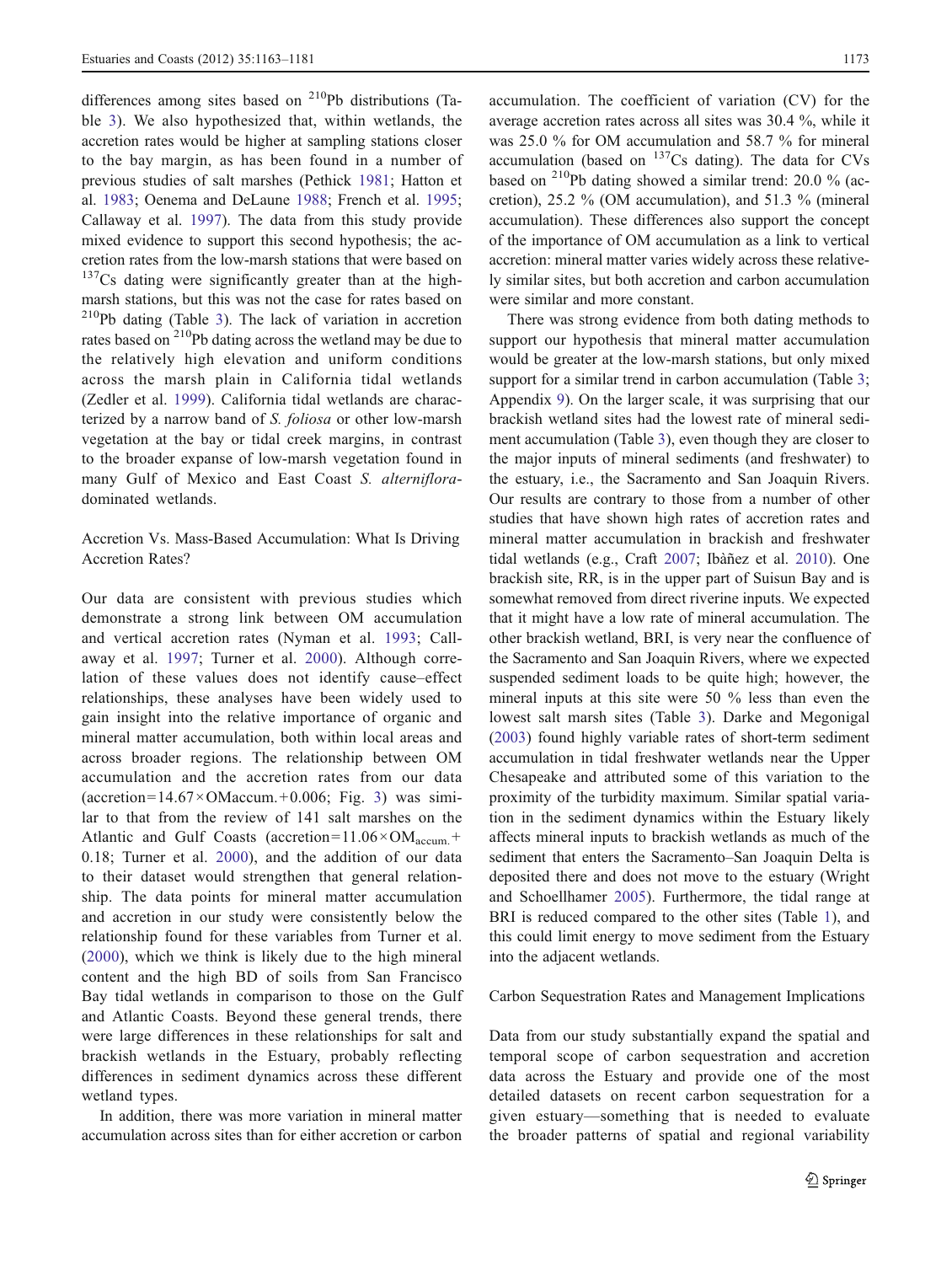in carbon sequestration rates (McLeod et al. [2011\)](#page-19-0). Although our average estimates for tidal salt and brackish wetlands in the Estuary (111 g C m<sup>-2</sup> year<sup>-1</sup> when based on <sup>137</sup>Cs distributions from six sites; 79.3 g C m<sup>-2</sup> year<sup>-1</sup> when based on  $^{210}Pb$  distributions from five sites) are below the global average of 220 g C m<sup>-2</sup> year<sup>-1</sup> for tidal saline wetlands summarized by Chmura et al. ([2003](#page-18-0)), they are similar to values published recently for other salt and brackish wetlands. Elsey-Quirk et al. ([2011\)](#page-18-0), for example, measured 119 and 154 g C m<sup>-2</sup> year<sup>-1</sup> for single cores from *J. roemerianus* and *S. alterniflora* salt marshes in Delaware (based on  $137Cs$  distributions). The average sequestration rates based on  $137Cs$  distributions across three estuaries near Sapelo Island, Georgia, were 32, 21, and 108 g C m<sup>-2</sup> year<sup>-1</sup> for the Doboy Sound, Sapelo, and Altamaha Rivers, respectively (Craft [2007](#page-18-0)), and the average rates were 124, 93, and 40 g C m<sup> $-2$ </sup> year<sup> $-1$ </sup> for freshwater, brackish, and salt marshes, respectively, along three nearby estuaries (Ogeechee, Altamaha, and Satilla River estuaries; Loomis and Craft [2010\)](#page-19-0).

The average estimate for tidal saline wetlands of 220 g C m<sup>-2</sup> year<sup>-1</sup> from Chmura et al. ([2003](#page-18-0)) is likely high because it includes rates that cover time spans from 1 to 100 years, and it includes a large number of data points from areas with exceptionally high values of carbon sequestration. The rates measured over short time periods are likely to be higher than those measured using longer-term dating methods. This has been shown with vertical accretion rates (Callaway et al. [1996b](#page-18-0); Mudd et al. [2009\)](#page-19-0) and is also true for carbon sequestration because of ongoing decomposition within the sediment column. The estimates of sequestration rates based on  $^{137}Cs$  distributions (1963/1964 to present) were consistently higher than the estimates based on  $210$ Pb distributions (100+ years) found in our study. In addition, an inordinate number of the samples incorporated into the overall mean by Chmura et al. ([2003\)](#page-18-0) come from areas with relatively high rates of local subsidence (e.g., coastal Louisiana) or high-latitude, low-temperature coastal wetlands (e.g., Bay of Fundy), where sequestration rates are quite high. Some consideration of broader spatial and temporal patterns in carbon sequestration data should be incorporated into future estimates of the global averages. Even if previous global estimates of tidal wetland carbon sequestration area are slightly high, tidal wetlands still are likely to be high in terms of overall rates compared with other ecosystems (e.g., see reviews by Duarte et al. [2005](#page-18-0); McLeod et al. [2011](#page-19-0)).

Our data showed little support for our hypothesis that brackish wetlands would have higher rates of OM and carbon accumulation, especially over the long term.

Browns Island (one of the two brackish sites) was the site with the highest carbon accumulation rates (156 and 117 g C m<sup>-2</sup> year<sup>-1</sup> based on <sup>137</sup>Cs and <sup>210</sup>Pb dating, respectively), and it was statistically different from one of the five salt marshes dated using  $137Cs$  distributions. However, it was not statistically different from the other sites for carbon accumulation rates when based on  $^{210}Pb$ distributions. In addition, the second brackish wetland, RR, had a rate of carbon sequestration that was very similar to the other locations (80.5 vs. 69.5 g C m<sup>-2</sup> year<sup>-1</sup> from the three salt marsh sites based on <sup>210</sup>Pb dating). In contrast to our findings, Loomis and Craft [\(2010\)](#page-19-0) found that carbon sequestration rates were more than two times higher, on average, in brackish wetlands than in salt marshes (based on  $137$ Cs dating) from tidal wetlands within three estuaries in Georgia. Więski et al. [\(2010\)](#page-19-0) also found significantly higher stocks of carbon across the same locations. Craft ([2007](#page-18-0)), in a separate study, measured carbon sequestration in three nearby estuaries and found that carbon sequestration rates in tidal wetlands in freshwater-dominated systems were three to five times higher than the rates in marine-dominated wetlands. With the strong salt stress and gradients that are found in Mediterranean-type tidal wetlands, as well as the large differences in plant productivity within the estuary (Atwater et al. [1979\)](#page-18-0), we expected to see strong differences here; further study is needed to explore potential causes for the observed lack of differences.

Given the need for long-term carbon burial to receive credits within the carbon trading program, we recommend that carbon credit accounting be based on sequestration rates obtained from 210Pb or other long-term dating methods. Sequestration rates that are based on short-term accretion are likely to overestimate carbon sequestration over a century timescale because much of the short-term accumulation will be eventually lost to belowground decomposition (e.g., see model results from Callaway et al. [1996a,](#page-18-0) [b;](#page-18-0) Mudd et al. [2009](#page-19-0)). However, substantial carbon sequestration data already exist based on  $137Cs$  dating, and these data could be adjusted to compensate for differences in carbon sequestration over 30- to 40-year vs. 100-year time frames. In the case of this study, the  $210Pb$ -based sequestration rates averaged approximately 73 % of the  $137Cs$  rates (based on the five locations with both  $^{137}$ Cs- and  $^{210}$ Pb-dated cores); other studies have shown similar ratios between  $^{137}Cs$ - and  $^{210}Pb$ based accretion rates, e.g., 75 % from Turner et al. ([2006\)](#page-19-0). In cases where  $210Pb$  data are not available, the accretion rates could be reduced by an average ratio such as this or by a regional or local ratio, if appropriate. While it is impossible to obtain long-term carbon sequestration rates from actual tidal wetland restoration sites, the use of natural tidal wetlands as surrogates is justified and is likely to give the best available estimate of the long-term carbon sequestration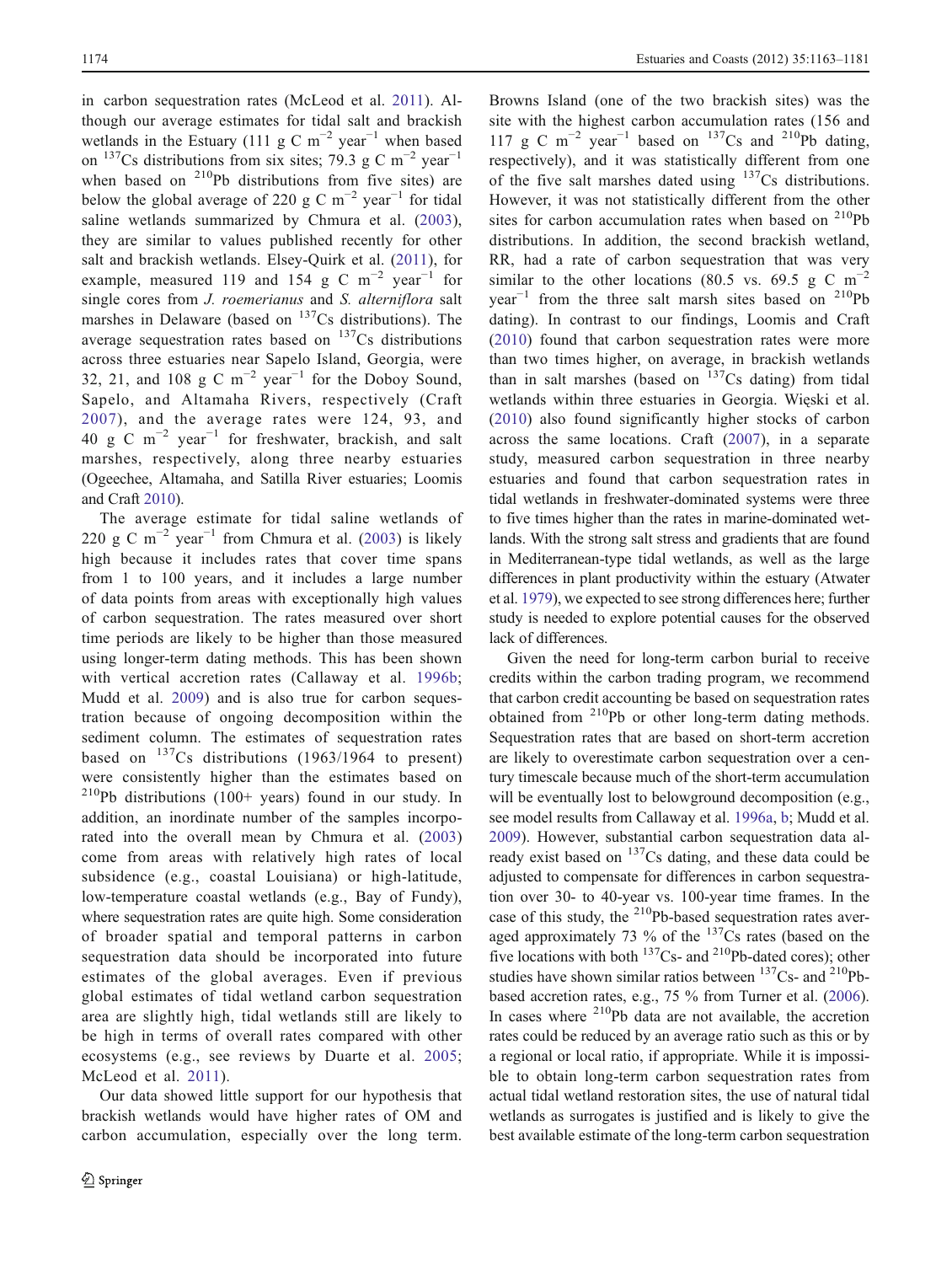<span id="page-13-0"></span>in restored tidal wetlands. The initial rates of vertical accretion will be high at restoration sites (Williams and Orr [2002\)](#page-19-0); however, much of this accretion occurs before plant recruitment, and little carbon accumulation may occur under these circumstances. The rates of carbon accumulation based on  $137Cs$  distributions at WT (approx. 100 years old) were not different from the rates from historic salt marshes in the Estuary. We found slightly lower soil OM contents in restored salt marshes compared with natural salt marshes. However, the differences were not significant, and the OM content increased in the surface layers of both natural and restored wetland soils, supporting the hypothesis that natural sites serve as a good predictor of long-term dynamics in restoration sites.

Given the lack of statistical differences in <sup>210</sup>Pb-based carbon sequestration rates, both across sites and within sites, and the need for long-term carbon storage, we recommend that a single value be used in awarding credits for carbon sequestration for tidal wetland restoration projects within the Estuary: 79 g C m<sup>-2</sup> year<sup>-1</sup> (based on 210Pb distributions). Our data did indicate slightly higher carbon sequestration rates at the one low-salinity brackish site (BRI). If future data analyses suggest that there are higher rates at similarly low-salinity sites, then the use of different credits for low-salinity brackish wetland restorations may be justified. However, methane emissions are likely to be a much greater issue at lowsalinity sites (Poffenbarger et al. [2011\)](#page-19-0), and the effect of methane emissions on net carbon sequestration would have to be incorporated into any consideration of local carbon credits. Similarly, there was a difference in the short-term rates with higher sequestration rates at lowmarsh stations; however, the data based on rates over a 100-year timescale using 210Pb distributions do not justify using different rates across a wetland. Furthermore, differences in the sequestration rates between mid- and highmarsh stations were minimal and never significant for either dating method. In most cases, the mid- and highmarsh stations had similar dominant plants, indicating that in other locations, it may be possible to stratify and reduce the sampling effort to determine carbon sequestration based on dominant vegetation.

Acknowledgments We thank the Gordon and Betty Moore Foundation for financial support for this research project. Site access and other support were provided by the California Department of Fish and Game, California State Coastal Conservancy, California State Parks, Don Edwards San Francisco Bay National Wildlife Refuge, East Bay Regional Park District, San Francisco Bay National Estuarine Research Reserve, and Solano Land Trust. Field and lab assistance was provided by Jennifer Gagnon, Mark Rosasco, and Andrea Torres. Valuable comments were provided on the manuscript by Steve Crooks, Judy Drexler, and two anonymous reviewers.

Appendix 1

Appendix

| significant pairwise comparisons) |                     |                                       |             | Table 4 Summary of ANOVA results for average soil bulk density and organic matter content from 0-20 cm and from 0-50 cm at natural wetland sites (data are p values for each ANOVA as well as |                            |             |
|-----------------------------------|---------------------|---------------------------------------|-------------|-----------------------------------------------------------------------------------------------------------------------------------------------------------------------------------------------|----------------------------|-------------|
|                                   | Bulk density        |                                       |             | Organic matter content                                                                                                                                                                        |                            |             |
|                                   | Site                | Station                               | Interaction | Site                                                                                                                                                                                          | Station                    | Interaction |
| $-20$ cm $(n=34)$                 | CC.CI>BRI<br>0.0177 | High<br>I but bint <w><br/>0.0037</w> | 0.6643      | RR>WT,CC,PRM,CI;BRI>WT,CC,PRM,CI;<br>0.0001                                                                                                                                                   | Mid and high>Low<br>0.0002 | 0.0368      |
| $0-50$ cm $(n=34)$                | 0.1740              | Low>high<br>0.0295                    | 0.8400      | RR>WT,CC,BRI>WT,CC,PRM,CI<br>0.0005                                                                                                                                                           | High>low<br>0.0386         | 0.6767      |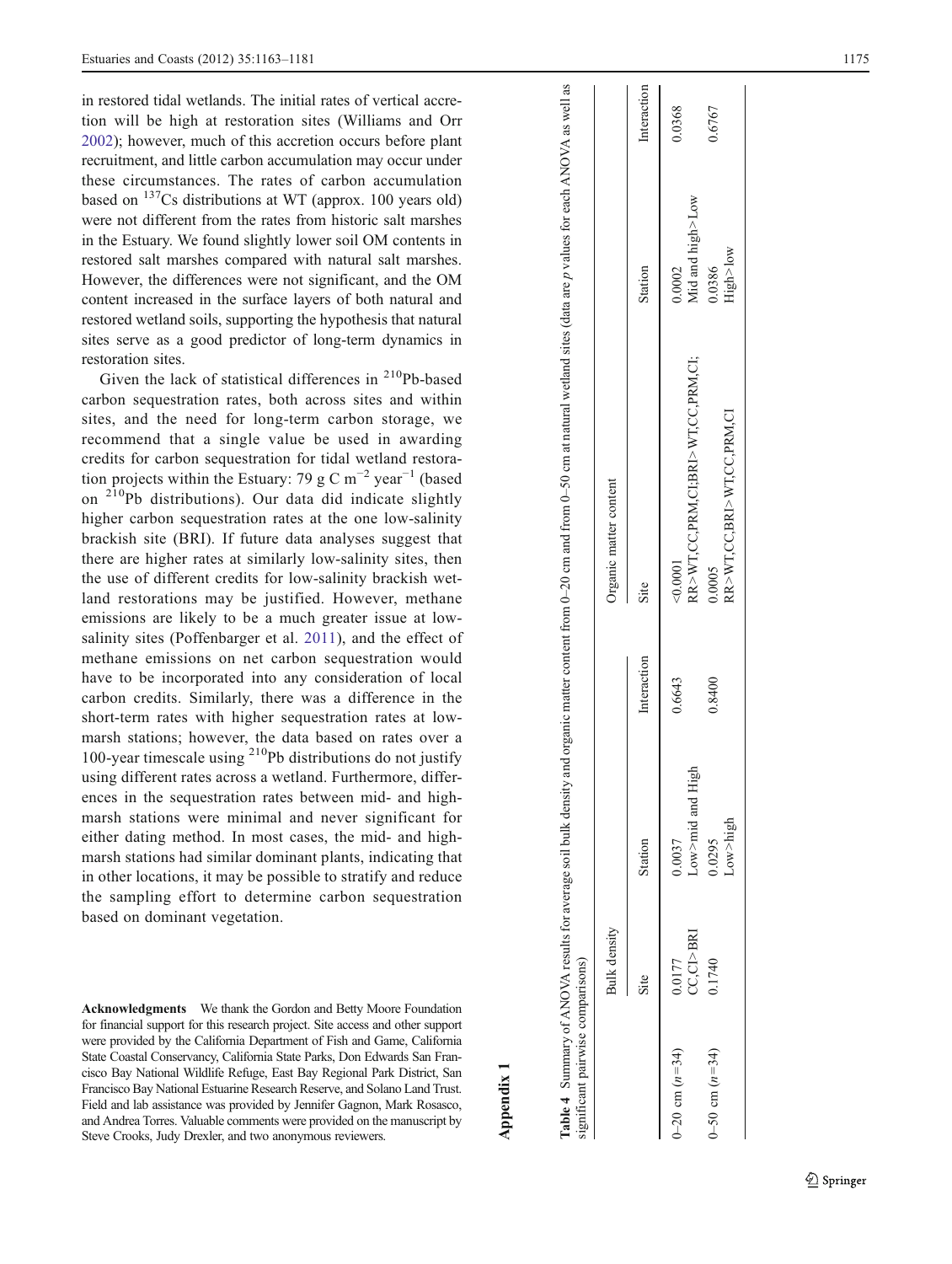#### <span id="page-14-0"></span>Appendix 2 Appendix 3



Fig. 4 Average sediment bulk density from 0 to 50 cm for cores from low-, mid-, and high-marsh stations at all sampling sites. Sample size for each location is indicated in Table [2.](#page-6-0) Error  $bars, \pm 1$  SE



Fig. 5 Average sediment organic matter content from 0 to 50 cm for cores from low-, mid-, and high-marsh stations at all sampling sites. Sample size for each location is indicated in Table [2](#page-6-0). Error bars, ±1 SE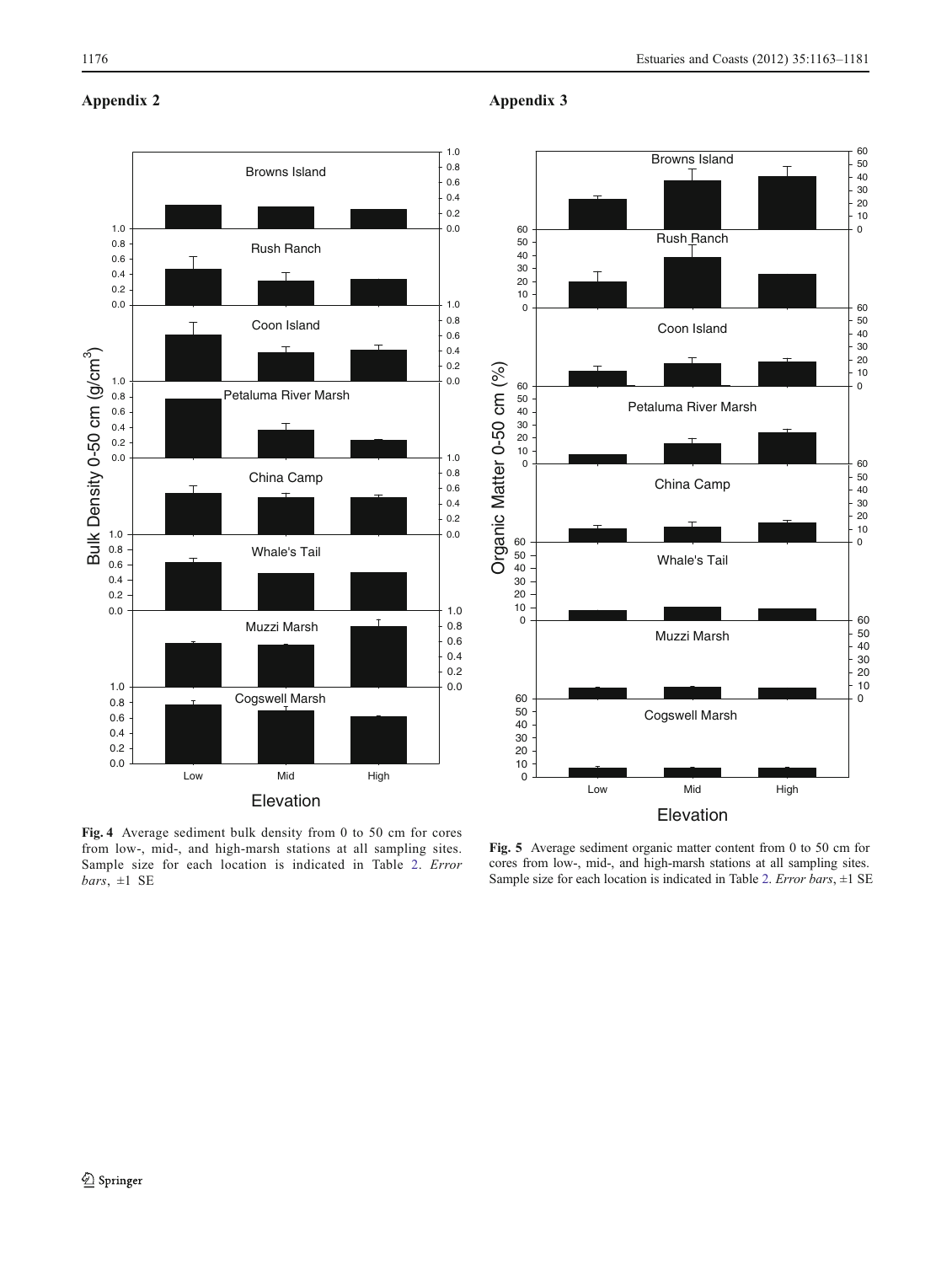#### Appendix 4 **Appendix 5**



Fig. 6 Profiles of sediment bulk density and organic matter from 0 to 50 cm for selected cores from natural wetland sites



Fig. 7 Profiles of sediment bulk density and organic matter from 0 to 50 cm for selected cores from restored wetland sites

#### Appendix 6



Fig. 8 Relationship between sediment organic matter content and bulk density based on sections from all cores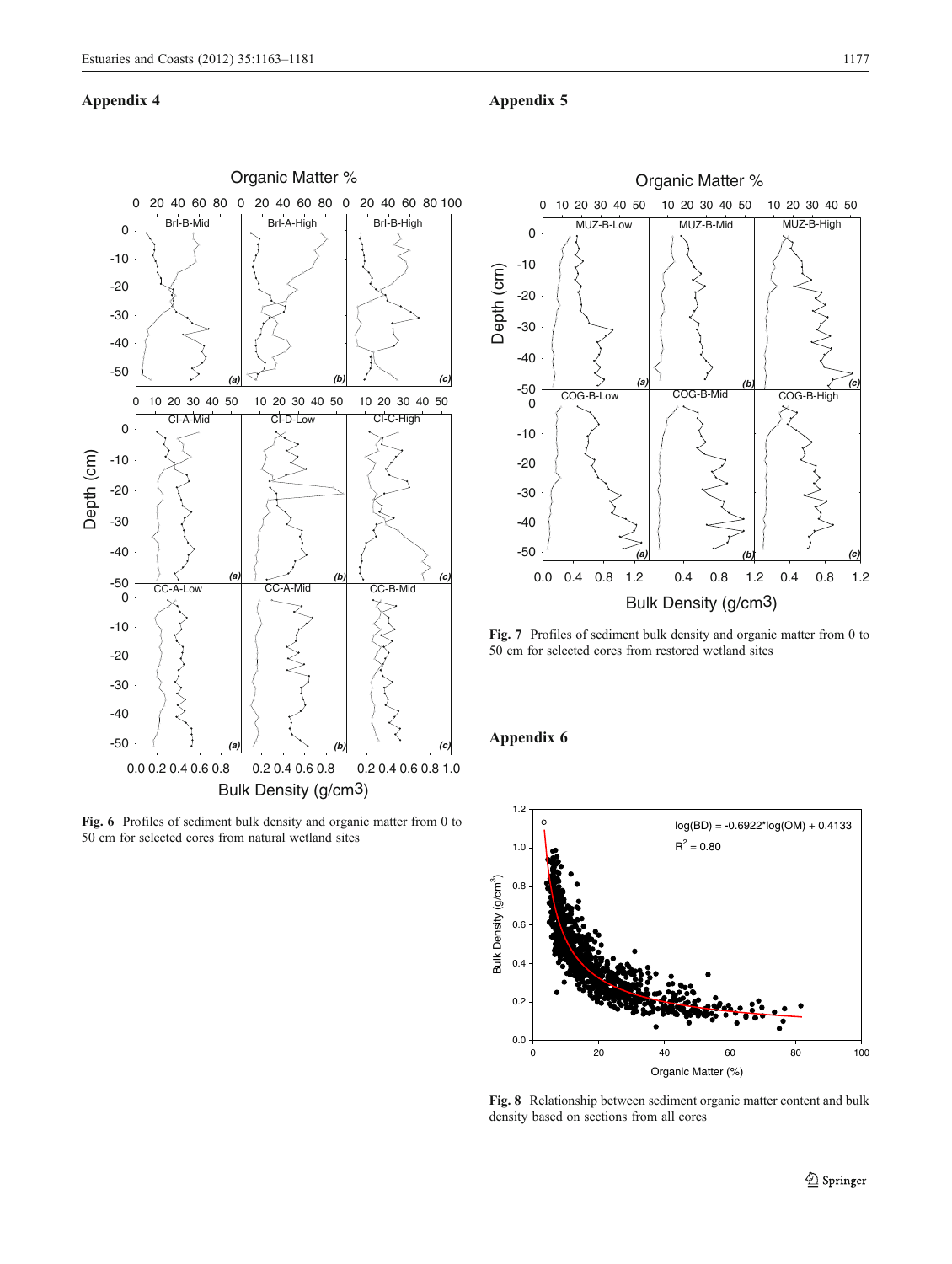#### Appendix 7



Fig. 9 Relationship between sediment organic matter content and carbon content based on data from 97 core sections. The solid line indicates the best fit regression for these data, and the dashed line indicates the regression equation from Craft et al. ([1991\)](#page-18-0)

#### Appendix 8

| Site           | Station | Transect | Rates based on <sup>137</sup> Cs     |                                                          |                                                         | Rates based on <sup>210</sup> Pb     |                                          |                                                         |
|----------------|---------|----------|--------------------------------------|----------------------------------------------------------|---------------------------------------------------------|--------------------------------------|------------------------------------------|---------------------------------------------------------|
|                |         |          | Accretion<br>$\text{(cm year}^{-1})$ | Mineral accum.<br>$(g \text{ m}^{-2} \text{ year}^{-1})$ | Carbon accum.<br>$(g \text{ m}^{-2} \text{ year}^{-1})$ | Accretion<br>$\text{(cm year}^{-1})$ | Mineral accum.<br>$(g m^{-2} year^{-1})$ | Carbon accum.<br>$(g \text{ m}^{-2} \text{ year}^{-1})$ |
| Whale's Tail   | Low     | A        | 0.86                                 | 4,747.3                                                  | 160.8                                                   |                                      |                                          |                                                         |
| Whale's Tail   | Low     | B        | 0.68                                 | 3,765.7                                                  | 132.6                                                   |                                      |                                          |                                                         |
| Whale's Tail   | Mid     | A        | 0.57                                 | 2,210.5                                                  | 117.9                                                   |                                      |                                          |                                                         |
| Whale's Tail   | High    | A        | 0.55                                 | 2,129.3                                                  | 102.5                                                   |                                      |                                          |                                                         |
| China Camp     | Low     | A        | 0.85                                 | 3,047.6                                                  | 186.2                                                   | 0.52                                 | 1,947.1                                  | 113.8                                                   |
| China Camp     | Low     | B        | 0.41                                 | 2,308.2                                                  | 97.5                                                    | 0.34                                 | 1,972.9                                  | 77.9                                                    |
| China Camp     | Mid     | A        | 0.39                                 | 1,867.3                                                  | 72.9                                                    | 0.38                                 | 1,915.8                                  | 65.8                                                    |
| China Camp     | Mid     | B        | 0.33                                 | 1,092.0                                                  | 86.7                                                    | 0.31                                 | 1,014.3                                  | 78.2                                                    |
| China Camp     | High    | A        | 0.28                                 | 938.9                                                    | 92.0                                                    | 0.43                                 | 1,518.8                                  | 126.7                                                   |
| China Camp     | High    | B        | 0.28                                 | 1,427.0                                                  | 82.1                                                    | 0.20                                 | 966.5                                    | 54.9                                                    |
| Petaluma River | Low     | A        | 0.34                                 | 2,584.5                                                  | 87.7                                                    | 0.24                                 | 1,810.1                                  | 57.1                                                    |
| Petaluma River | Mid     | А        | 0.2                                  | 383.7                                                    | 53.6                                                    | 0.22                                 | 527.8                                    | 49.7                                                    |
| Petaluma River | Mid     | B        | 0.34                                 | 1,403.7                                                  | 78.8                                                    | 0.29                                 | 1,165.0                                  | 65.4                                                    |
| Petaluma River | High    | А        | 0.2                                  | 301.4                                                    | 53.5                                                    | 0.19                                 | 327.0                                    | 48.0                                                    |
| Petaluma River | High    | B        | 0.3                                  | 541.3                                                    | 63.8                                                    |                                      |                                          |                                                         |
| Coon Island    | Low     | A        | 0.59                                 | 4,472.9                                                  | 142.6                                                   | 0.32                                 | 2,410.2                                  | 73.4                                                    |
| Coon Island    | Low     | D        | 0.77                                 | 2,768.0                                                  | 232.4                                                   | 0.57                                 | 2,240.1                                  | 149.0                                                   |
| Coon Island    | Mid     | A        | 0.23                                 | 466.2                                                    | 68.2                                                    | 0.15                                 | 361.6                                    | 43.2                                                    |

Table 5 Table of accretion rates, mineral matter, and carbon accumulation rates for all individual cores, with dating using downcore distributions of both  $137$ Cs and  $210$ Pb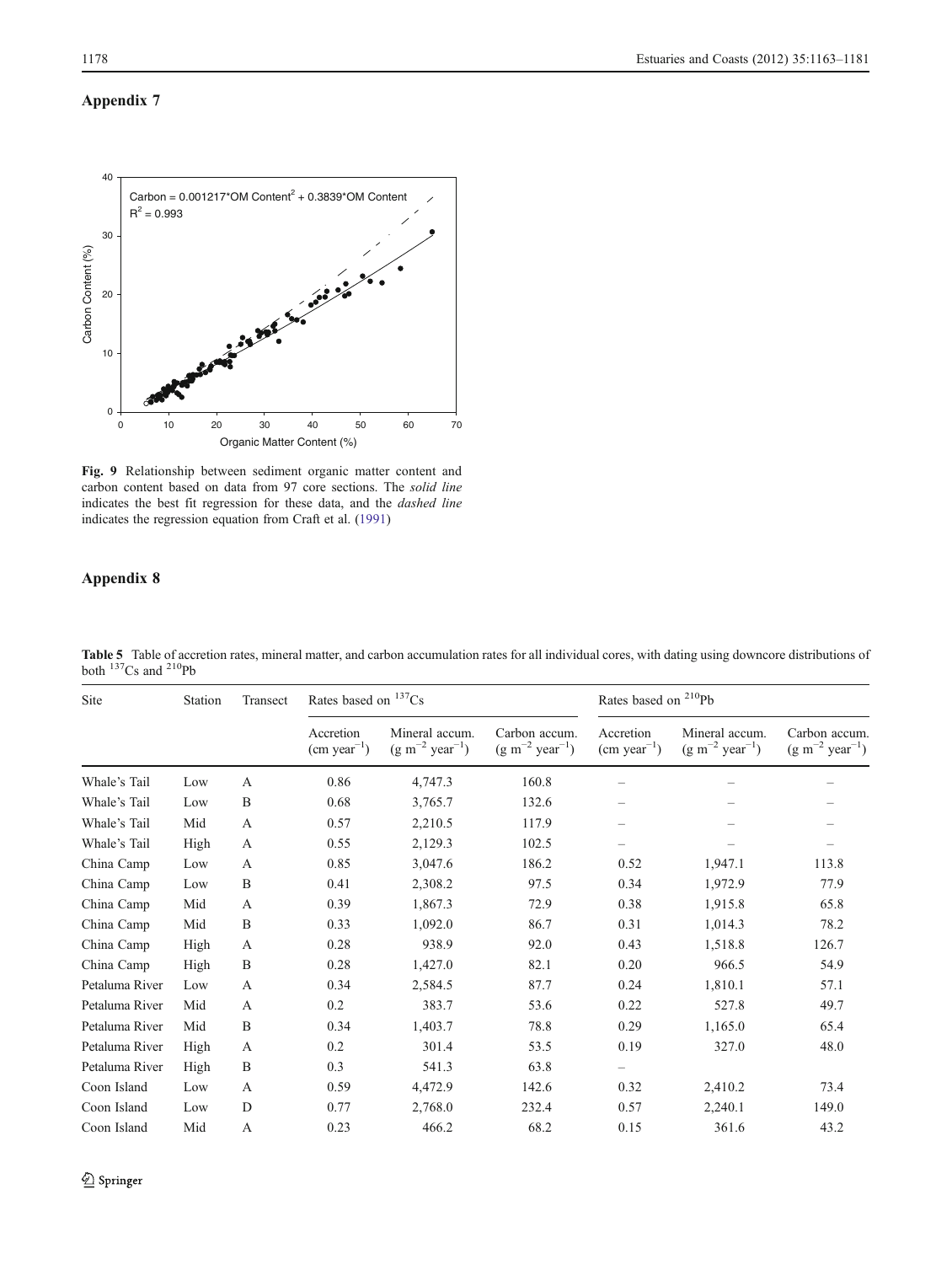#### Table 5 (continued)

| Site          | Station | Transect      | Rates based on <sup>137</sup> Cs     |                                                          |                                         | Rates based on <sup>210</sup> Pb |                                                          |                                                         |  |
|---------------|---------|---------------|--------------------------------------|----------------------------------------------------------|-----------------------------------------|----------------------------------|----------------------------------------------------------|---------------------------------------------------------|--|
|               |         |               | Accretion<br>$\text{(cm year}^{-1})$ | Mineral accum.<br>$(g \text{ m}^{-2} \text{ year}^{-1})$ | Carbon accum.<br>$(g m^{-2} year^{-1})$ | Accretion<br>$(cm year^{-1})$    | Mineral accum.<br>$(g \text{ m}^{-2} \text{ year}^{-1})$ | Carbon accum.<br>$(g \text{ m}^{-2} \text{ year}^{-1})$ |  |
| Coon Island   | Mid     | B             | 0.11                                 | 320.1                                                    | 41.7                                    | 0.11                             | 595.0                                                    | 30.9                                                    |  |
| Coon Island   | Mid     | $\mathcal{C}$ | 0.2                                  | 301.1                                                    | 47.0                                    | 0.18                             | 301.4                                                    | 47.1                                                    |  |
| Coon Island   | High    | A             | 0.25                                 | 640.2                                                    | 72.3                                    | 0.29                             | 839.0                                                    | 70.2                                                    |  |
| Coon Island   | High    | B             | 0.47                                 | 1,288.7                                                  | 124.7                                   | —                                | $\overline{\phantom{m}}$                                 | $\overline{\phantom{0}}$                                |  |
| Coon Island   | High    | $\mathcal{C}$ | 0.25                                 | 918.3                                                    | 71.9                                    | 0.14                             | 460.3                                                    | 35.3                                                    |  |
| Rush Ranch    | Low     | A             | 0.41                                 | 1,423.1                                                  | 118.4                                   | 0.23                             | 916.3                                                    | 71.0                                                    |  |
| Rush Ranch    | Low     | B             | 0.28                                 | 1,006.4                                                  | 74.9                                    | 0.20                             | 628.2                                                    | 54.4                                                    |  |
| Rush Ranch    | Mid     | A             | 0.28                                 | 270.9                                                    | 129.1                                   | 0.21                             | 312.7                                                    | 92.7                                                    |  |
| Rush Ranch    | Mid     | B             | 0.24                                 | 340.0                                                    | 106.7                                   | 0.21                             | 326.8                                                    | 90.0                                                    |  |
| Rush Ranch    | High    | A             | 0.26                                 | 321.1                                                    | 79.1                                    | 0.29                             | 623.8                                                    | 88.2                                                    |  |
| Rush Ranch    | High    | B             | 0.33                                 | 720.3                                                    | 121.5                                   | 0.24                             | 569.9                                                    | 86.9                                                    |  |
| Browns Island | Low     | B             | 0.45                                 | 922.9                                                    | 158.4                                   | 0.26                             | 513.3                                                    | 88.9                                                    |  |
| Browns Island | Mid     | A             | 0.43                                 | 421.9                                                    | 165.5                                   | 0.44                             | 406.4                                                    | 153.9                                                   |  |
| Browns Island | Mid     | B             | 0.37                                 | 312.3                                                    | 150.2                                   | 0.2                              | 189.7                                                    | 79.9                                                    |  |
| Browns Island | High    | A             | 0.37                                 | 151.1                                                    | 174.1                                   | 0.26                             | 176.1                                                    | 120.2                                                   |  |
| Browns Island | High    | B             | 0.33                                 | 249.6                                                    | 129.6                                   | 0.27                             | 369.7                                                    | 112.9                                                   |  |

#### Appendix 9

Table 6 Summary of ANOVA results for accretion rates and mass-based accumulation rates (data are  $p$  values for each ANOVA as well as significant pairwise comparisons)

|                        | Accretion rates                 |                                 |           | Mineral accumulation                                  |                                       |           | Carbon accumulation     |                                     |           |
|------------------------|---------------------------------|---------------------------------|-----------|-------------------------------------------------------|---------------------------------------|-----------|-------------------------|-------------------------------------|-----------|
|                        | Site                            | Station                         | Interact. | <b>Site</b>                                           | Station                               | Interact. | Site                    | Station                             | Interact. |
| $137$ Cs<br>$(n=34)$   | 0.0104<br>WT><br>PRM,<br>CI, RR | 0.0036<br>Low > mid<br>and high | 0.1681    | < 0.0001<br>WT>PRM,CI,RR,BRI;CC><br>RR, BRI; CI > BRI | < 0.0001<br>Low<br>mid<br>and<br>high | 0.0556    | 0.0059<br>BRI>PRM,CI    | 0.0150<br>Low<br>mid<br>and<br>high | 0.0683    |
| $^{210}Pb$<br>$(n=28)$ | 0.1662                          | 0.3110                          | 0.2431    | 0.0002<br>CC>RR,BRI;PRM>BRI;CI><br>BRI                | 0.0003<br>Low<br>mid<br>and<br>high   | 0.0944    | 0.0437<br>None $< 0.05$ | 0.7160                              | 0.2089    |

#### Appendix 10

Table 7 Regression results ( $r^2$  values) for comparisons between accretion rates and mineral and organic matter accumulation rates based on both  $137$ Cs and 210Pb data (from all sites and separately from salt marsh and tidal brackish wetland sites)

|                 | Mineral accumulation vs. accretion |                     | Organic accumulation vs. accretion |               |
|-----------------|------------------------------------|---------------------|------------------------------------|---------------|
|                 | $^{137}Cs$                         | $^{210}Pb$          | $^{137}Cs$                         | $^{210}Pb$    |
| All sites       | $0.682(n=34)$                      | $0.443(n=28)$       | $0.700(n=34)$                      | $0.702(n=28)$ |
| Salt            | $0.758(n=23)$                      | $0.618(n=17)$       | $0.872(n=23)$                      | $0.914(n=17)$ |
| <b>Brackish</b> | $0.124(n=11)$                      | $\leq 0.001$ (n=11) | $0.681(n=11)$                      | $0.768(n=11)$ |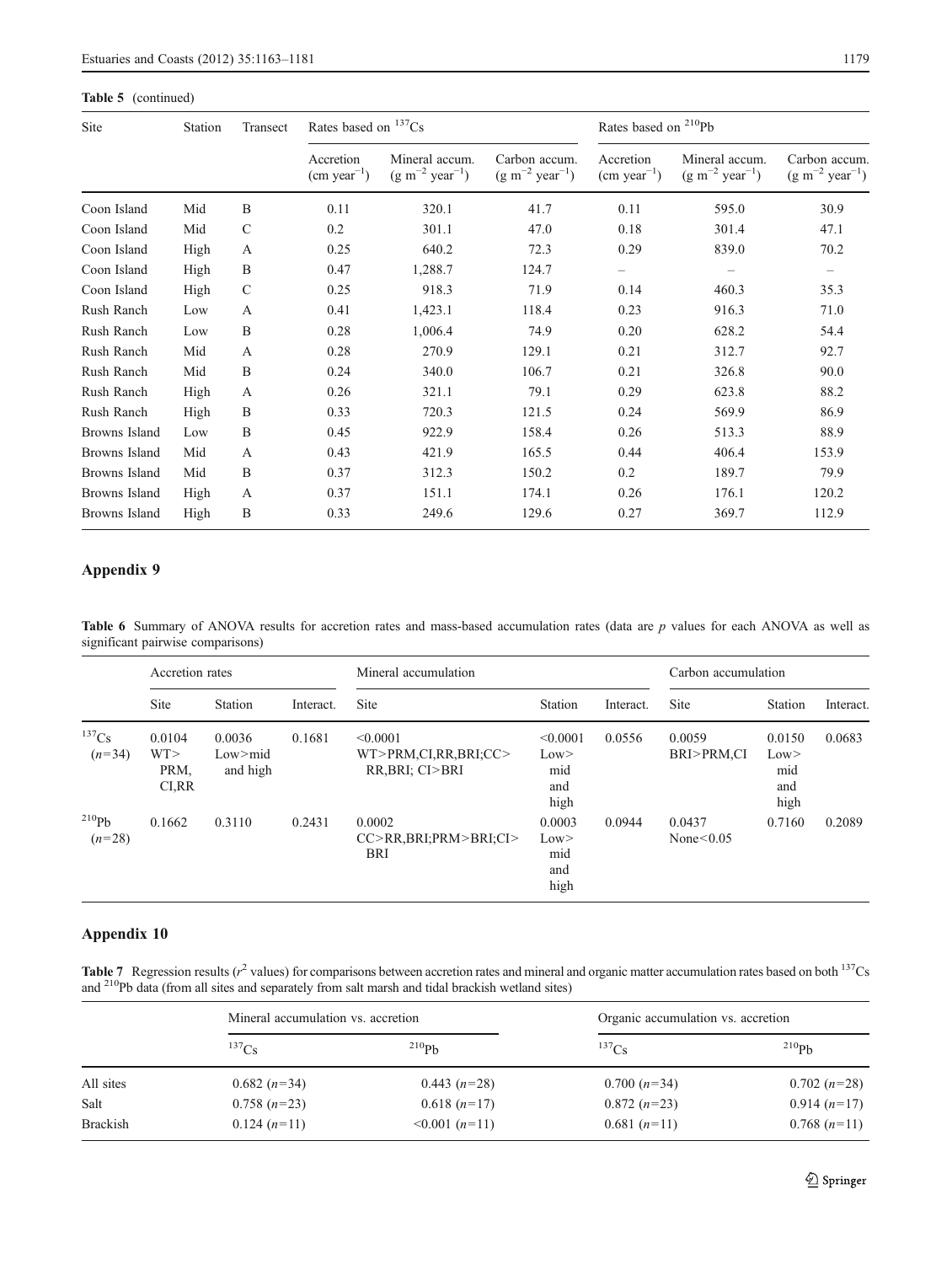#### <span id="page-18-0"></span>References

- Allen, J.R.L. 2000. Morphodynamics of Holocene salt marshes: a review sketch from the Atlantic and Southern North Sea coasts of Europe. Quaternary Science Reviews 19: 1155–1231.
- Atwater, B.F., S.G. Conard, J.N. Dowden, C.W. Hedel, R.L. MacDonald, and W. Savage. 1979. History, landforms, and vegetation of the estuary's tidal marshes. In San Francisco Bay: the urbanized estuary, ed. T.J. Conomos, 347–385. San Francisco: Pacific Division, American Association for the Advancement of Science.
- Ball, D.F. 1964. Loss-on-ignition as an estimate of organic matter and organic carbon in non-calcareous soils. Journal of Soil Science 15: 84–92.
- Bartlett, K.B., and R.C. Harriss. 1993. Review and assessment of methane emissions from wetlands. Chemosphere 26: 261–320.
- Beckley, B.D., F.G. Lemoine, S.B. Luthcke, R.D. Ray, and N.P. Zelensky. 2007. A reassessment of global and regional mean sea level trends from TOPEX and Jason-1 altimetry based on revised reference frame and orbits. Geophysical Research Letters 34: Article no. L14608. doi:[14610.11029/12007gl030002.](http://14610.11029/12007gl030002)
- Binford, M.W. 1990. Calculation and uncertainty analysis of <sup>210</sup>Pb dates for PIRLA project lake sediment cores. Journal of Paleolimnology 3: 253–267.
- Bridgham, S.D., J.P. Megonigal, J.K. Keller, N.B. Bliss, and C. Trettin. 2006. The carbon balance of North American wetlands. Wetlands 26: 889–916.
- Byrne, R., B.L. Ingram, S. Starratt, F. Malamud-Roam, J.N. Collins, and M.E. Conrad. 2001. Carbon-isotope, diatom, and pollen evidence for Late Holocene salinity change in a brackish marsh in the San Francisco Estuary. Quaternary Research 55: 66–76.
- Callaway, J.C. 2001. Hydrology and substrate. In Handbook for restoring tidal wetlands, ed. J.B. Zedler, 89–117. Boca Raton: CRC.
- Callaway, J.C., A.B. Borde, H.L. Diefenderfer, V.T. Parker, J.M. Rybcyzk, and R.M. Thom. 2012. Pacific Coast tidal wetlands. In Wetland habitats of North America: ecology and conservation concerns, eds. D. P. Batzer and A. H. Baldwin, 103–116. Berkeley, CA: University of California Press.
- Callaway, J.C., R.D. DeLaune, and W.H. Patrick Jr. 1996a. Chernobyl 137Cs used to determine sediment accretion rates at selected northern European coastal wetlands. Limnology and Oceanography 41: 444–450.
- Callaway, J.C., R.D. DeLaune, and W.H. Patrick Jr. 1997. Sediment accretion rates from four coastal wetlands along the Gulf of Mexico. Journal of Coastal Research 13: 181–191.
- Callaway, J.C., J.A. Nyman, and R.D. DeLaune. 1996b. Sediment accretion in coastal wetlands: a review and a simulation model of processes. Current Topics in Wetland Biogeochemistry 2: 2–23.
- Cayan, D.R., P.D. Bromirski, K. Hayhoe, M. Tyree, M.D. Dettinger, and R.E. Flick. 2008. Climate change projections of sea level extremes along the California coast. Climatic Change 87: S57–S73.
- Chen, Z.Y., J.F. Li, H.T. Shen, and Z.H. Wang. 2001. Yangtze River of China: historical analysis of discharge variability and sediment flux. Geomorphology 41: 77–91.
- Chmura, G.L., S.C. Anisfeld, D.R. Cahoon, and J.C. Lynch. 2003. Global carbon sequestration in tidal, saline wetland soils. Global Biogeochemical Cycles 17: Article no. 1111. doi:[1110.1029/](http://1110.1029/2002GB001917) [2002GB001917](http://1110.1029/2002GB001917)
- Connor, R.F., G.L. Chmura, and C.B. Beecher. 2001. Carbon accumulation in Bay of Fundy salt marshes: implications for restoration of reclaimed marshes. Global Biogeochemical Cycles 15: 943–954.
- Craft, C. 2007. Freshwater input structures soil properties, vertical accretion, and nutrient accumulation of Georgia and U.S. tidal marshes. Limnology and Oceanography 52: 1220–1230.
- Craft, C.B., E.D. Seneca, and S.W. Broome. 1991. Loss on ignition and Kjeldahl digestion for estimating organic carbon and total nitrogen in estuarine marsh soils: calibration with dry combustion. Estuaries 14: 175–179.
- Crooks, S., S. Emmett-Mattox, and J. Findsen. 2010. Findings of the National Blue Ribbon Panel on the Development of a Greenhouse Gas Offset Protocol for Tidal Wetlands Restoration and Management: action plan to guide protocol development: Restore America's Estuaries, Philip Williams & Associates, Ltd., and Science Applications International Corporation. <http://estuaries.org/climate-change.html>. Accessed 3 Feb 2012.
- Culberson, S.D., T.C. Foin, and J.N. Collins. 2004. The role of sedimentation in estuarine marsh development within the San Francisco Estuary, California, USA. Journal of Coastal Research 20: 970–979.
- Darke, A.K., and J.P. Megonigal. 2003. Control of sediment deposition rates in two mid-Atlantic Coast tidal freshwater wetlands. Estuarine Coastal and Shelf Science 57: 255–268.
- Drexler, J.Z. 2011. Peat formation processes through the millennia in tidal marshes of the Sacramento–San Joaquin Delta, California, USA. Estuaries and Coasts 34: 900–911. doi[:910.1007/s12237-](http://dx.doi.org/910.1007/s12237-12011-19393-12237) [12011-19393-12237.](http://dx.doi.org/910.1007/s12237-12011-19393-12237)
- Drexler, J.Z., C.S. de Fontaine, and T.A. Brown. 2009. Peat accretion histories during the past 6,000 years in marshes of the Sacramento– San Joaquin Delta, CA, USA. Estuaries and Coasts 32: 871–892.
- Duarte, C.M., J.J. Middelburg, and N. Caraco. 2005. Major role of marine vegetation on the oceanic carbon cycle. Biogeosciences 2: 1–8.
- Elsey-Quirk, T., D.M. Seliskar, C.K. Sommerfield, and J.L. Gallagher. 2011. Salt marsh carbon pool distribution in a Mid-Atlantic lagoon, USA: sea level rise implications. Wetlands 31: 87–99.
- Emmett, R., R. Llanso, J. Newton, R. Thom, M. Hornberger, C. Morgan, C. Levings, A. Copping, and P. Fishman. 2000. Geographic signatures of North American West Coast estuaries. Estuaries 23: 765–792.
- Emmett-Mattox, S., S. Crooks, and J. Findsen. 2011. Gases and grasses: the restoration, conservation, or avoided loss of tidal wetlands carbon pools may help to mitigate climate change. The Environmental Forum 28: 30–35.
- Flick, R.E., J.F. Murray, and L.C. Ewing. 2003. Trends in United States tidal datum statistics and tide range. Journal of Waterway, Port, Coastal, and Ocean Engineering 129: 155–164.
- Freedman, B., G. Stinson, and P. Lacoul. 2009. Carbon credits and the conservation of natural areas. Environmental Reviews 17: 1–19.
- French, J.R., T. Spencer, A.L. Murray, and N.S. Arnold. 1995. Geostatistical analysis of sediment deposition in two small tidal wetlands, Norfolk, U.K. Journal of Coastal Research 11: 308–321.
- Friedrichs, C.T., and J.E. Perry. 2001. Tidal salt marsh morphodynamics: a synthesis. Journal of Coastal Research Special Issue 27: 7–37.
- Ganju, N.K., and D.H. Schoellhamer. 2010. Decadal-timescale estuarine geomorphic change under future scenarios of climate and sediment supply. Estuaries and Coasts 33: 15-29.
- Gee, G.W., and J.W. Bauder. 1986. Particle-size analysis. In Methods of soil analysis: Part I: Physical and mineralogical methods, ed. A. Klute, 383–411. Madison: American Society of Agronomy.
- Goman, M., and L. Wells. 2000. Trends in river flow affecting the northeastern reach of the San Francisco Bay estuary over the past 7000 years. Quaternary Research 54: 206–217.
- Hansen, L.T. 2009. The viability of creating wetlands for the sale of carbon offsets. Journal of Agricultural and Resource Economics 34: 350–365.
- Hargis, T.G., and R.R. Twilley. 1994. Improved coring device for measuring soil bulk density in a Louisiana deltaic marsh. Journal of Sedimentary Research Section A: Sedimentary Petrology and Processes 64: 681–683.
- Hatton, R.S., R.D. DeLaune, and W.H. Patrick Jr. 1983. Sedimentation, accretion, and subsidence in marshes of Barataria Basin, Louisiana. Limnology and Oceanography 28: 494–502.
- Horowitz, A.J. 2010. A quarter century of declining suspended sediment fluxes in the Mississippi River and the effect of the 1993 flood. Hydrological Processes 24: 13–34.
- Hussein, A.H., M.C. Rabenhorst, and M.L. Tucker. 2004. Modeling of carbon sequestration in coastal marsh soils. Soil Science Society of America Journal 68: 1786–1795.